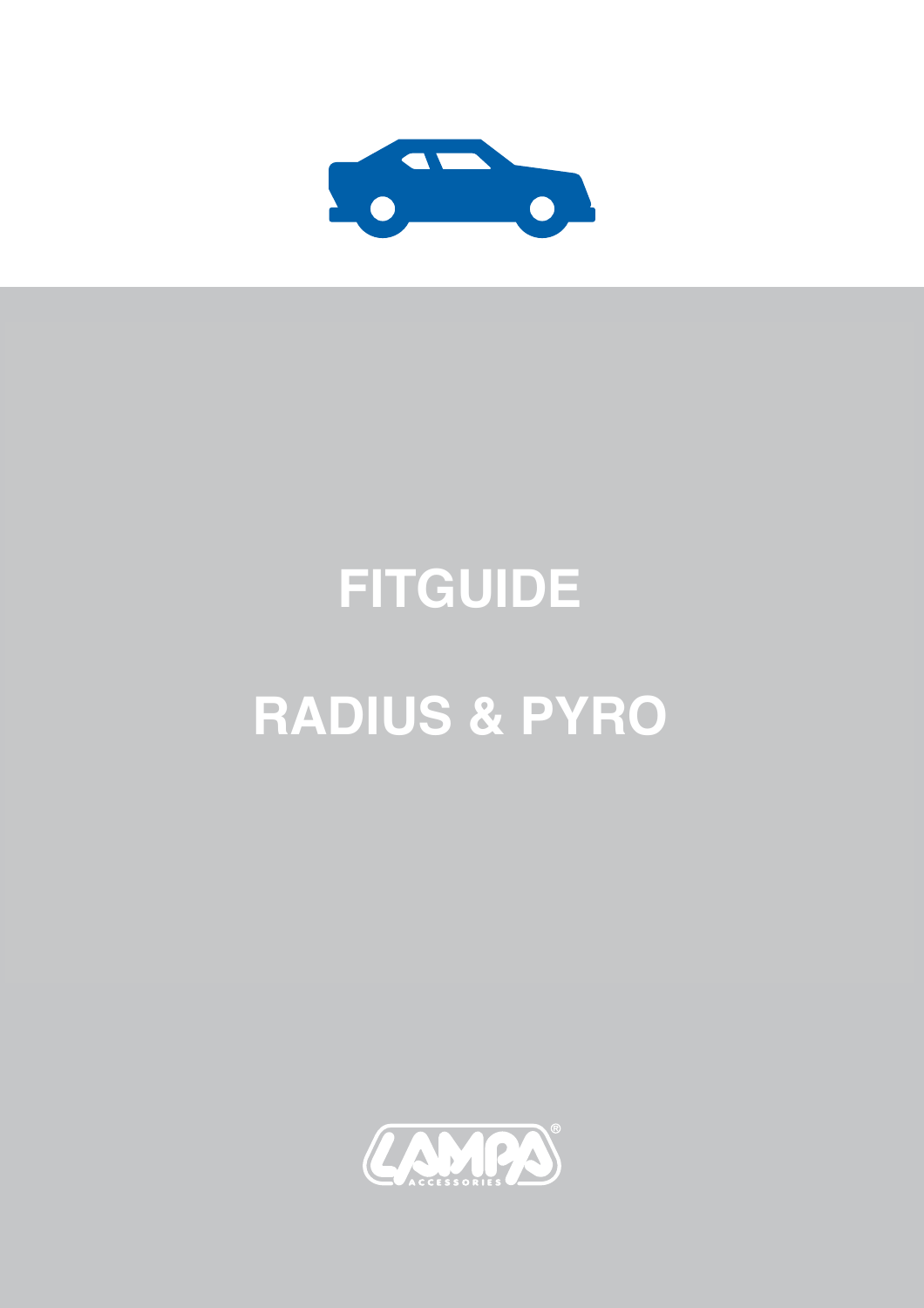| N.B.: una volta posizionato il portabici e installate le bici,<br>verificare se i fanali e la targa del veicolo vengono coperti. In<br>questo caso utilizzare l'art. 41524 per replicare i fanali e la targa. |                            | O NORDRIVE |                  |                             |  |
|---------------------------------------------------------------------------------------------------------------------------------------------------------------------------------------------------------------|----------------------------|------------|------------------|-----------------------------|--|
|                                                                                                                                                                                                               |                            |            |                  | PYRO 2 N50211               |  |
| NOTE: if the bicycle loaded on the car obstruct the visibility of<br>number plate and rear lights, it is necessary to replicate them                                                                          |                            |            | RADIUS 2 N50216  | PYRO 3 N50210               |  |
| with the art. 41524                                                                                                                                                                                           |                            |            | RADIUS 3 N50215  |                             |  |
|                                                                                                                                                                                                               |                            |            |                  | N□Max Bici Replic. targa    |  |
| Marca e modello                                                                                                                                                                                               | Anno                       |            |                  | Max N°Bikes Plate replicat. |  |
| <b>ALFA ROMEO</b>                                                                                                                                                                                             |                            |            |                  |                             |  |
| 147 3p                                                                                                                                                                                                        | 10/00>08/08                |            |                  |                             |  |
| 147 5p                                                                                                                                                                                                        | 04/01>08/08<br>10/97>05/03 |            | $\mathbf{3}$     |                             |  |
| 156 4p<br>156 4p                                                                                                                                                                                              | 06/03>12/07                |            |                  |                             |  |
| 156 Crosswagon                                                                                                                                                                                                | 10/04>12/07                |            |                  |                             |  |
| 156 Sportwagon                                                                                                                                                                                                | 03/00>12/07                |            |                  |                             |  |
| 159 4p                                                                                                                                                                                                        | 08/05>09/13                |            | $\mathbf{3}$     |                             |  |
| 159 Sportwagon                                                                                                                                                                                                | 03/06>09/13                |            |                  |                             |  |
| 166                                                                                                                                                                                                           | 06/98>05/04                |            | $\mathbf{3}$     |                             |  |
| Giulia                                                                                                                                                                                                        | 06/16                      |            | $\mathbf{3}$     |                             |  |
| Giulietta                                                                                                                                                                                                     | 04/10>12/13                |            | 3                |                             |  |
| Giulietta                                                                                                                                                                                                     | 01/14>01/16                |            | 3                |                             |  |
| Giulietta                                                                                                                                                                                                     | 02/16                      |            | $\mathbf{3}$     |                             |  |
| GTV                                                                                                                                                                                                           | 03/95>01/06                |            |                  |                             |  |
| Mito                                                                                                                                                                                                          | 09/08>05/13                |            | $\mathbf{3}$     |                             |  |
| Mito                                                                                                                                                                                                          | 06/13>05/16                |            | 3                |                             |  |
| Mito                                                                                                                                                                                                          | 06/16>04/19                |            | 3                |                             |  |
| <b>AUDI</b>                                                                                                                                                                                                   |                            |            |                  |                             |  |
| A3 3p                                                                                                                                                                                                         | 09/96>04/03                |            | 3                |                             |  |
| A3 3p                                                                                                                                                                                                         | 05/03>08/12                |            | $\mathbf{3}$     |                             |  |
| A3 5p                                                                                                                                                                                                         | 09/96>08/04                |            |                  |                             |  |
| A3 Cabriolet                                                                                                                                                                                                  | 03/14>04/16                |            |                  |                             |  |
| A3 Cabriolet                                                                                                                                                                                                  | 05/16>06/20                |            |                  |                             |  |
| A3 Sedan 4p                                                                                                                                                                                                   | 09/13>06/20                |            |                  |                             |  |
| A3 Sportback 5p                                                                                                                                                                                               | 09/04>10/12                |            | $\mathbf{3}$     |                             |  |
| A3 Sportback 5p                                                                                                                                                                                               | 11/12>07/16                |            |                  |                             |  |
| A3 Sportback 5p                                                                                                                                                                                               | 08/16>04/20                |            |                  |                             |  |
| A4 4p                                                                                                                                                                                                         | 11/94>12/00                |            |                  |                             |  |
| A4 4p                                                                                                                                                                                                         | 01/01>10/07                |            | 3                |                             |  |
| A4 4p                                                                                                                                                                                                         | 11/07>10/15                |            | 3                |                             |  |
| A4 4p                                                                                                                                                                                                         | 11/15>07/19                |            | 3                |                             |  |
| A4 4p                                                                                                                                                                                                         | 08/19                      |            |                  |                             |  |
| A4 Allroad                                                                                                                                                                                                    | 04/09>01/12                |            | $\boldsymbol{3}$ |                             |  |
| A4 Allroad                                                                                                                                                                                                    | 02/12>05/16                |            | $\mathbf{3}$     |                             |  |
| A4 Allroad                                                                                                                                                                                                    | 06/16>09/19                |            |                  |                             |  |
| A4 Avant                                                                                                                                                                                                      | 11/95>08/01                |            |                  |                             |  |
| A4 Avant                                                                                                                                                                                                      | 09/01>04/08                |            | $\boldsymbol{3}$ |                             |  |
| A4 Avant                                                                                                                                                                                                      | 05/08>10/15                |            | $\mathbf{3}$     |                             |  |
| A4 Cabrio                                                                                                                                                                                                     | 05/02>03/08                |            | $\mathbf{3}$     |                             |  |
| A5 Cabrio                                                                                                                                                                                                     | 03/17                      |            |                  |                             |  |
| A5 Coupè 2p                                                                                                                                                                                                   | 06/07>10/11                |            | $\boldsymbol{2}$ |                             |  |
| A5 Coupè 2p                                                                                                                                                                                                   | 11/11>08/16                |            |                  |                             |  |
| A5 Coupè 2p                                                                                                                                                                                                   | 09/16>10/19                |            |                  |                             |  |
| A5 Coupè 2p                                                                                                                                                                                                   | 11/19                      |            |                  |                             |  |
| A5 Sportback 5p                                                                                                                                                                                               | 09/09>07/15                |            |                  |                             |  |
| A5 Sportback 5p                                                                                                                                                                                               | 09/16>10/19                |            |                  |                             |  |
| A6 4p                                                                                                                                                                                                         | 07/97>08/04                |            | 3                |                             |  |
| A6 4p                                                                                                                                                                                                         | 09/04>03/11                |            | $\mathbf 3$      |                             |  |
| A6 4p                                                                                                                                                                                                         | 04/11>10/14                |            | $\mathbf{3}$     |                             |  |
| A6 4p                                                                                                                                                                                                         | 11/14>03/16                |            |                  |                             |  |
| A6 4p                                                                                                                                                                                                         | 04/16>06/18                |            |                  |                             |  |
| A6 Allroad                                                                                                                                                                                                    | 06/06>02/12                |            | $\mathbf{3}$     |                             |  |
| A6 Avant                                                                                                                                                                                                      | 08/97>02/05                |            | $\mathbf 3$      |                             |  |
| A6 Avant                                                                                                                                                                                                      | 03/05>08/11                |            | $\mathbf{3}$     |                             |  |
| A6 Avant                                                                                                                                                                                                      | 09/11>10/14                |            | $\mathbf 3$      |                             |  |
| A7 Sportback                                                                                                                                                                                                  | 10/10>03/16                |            |                  |                             |  |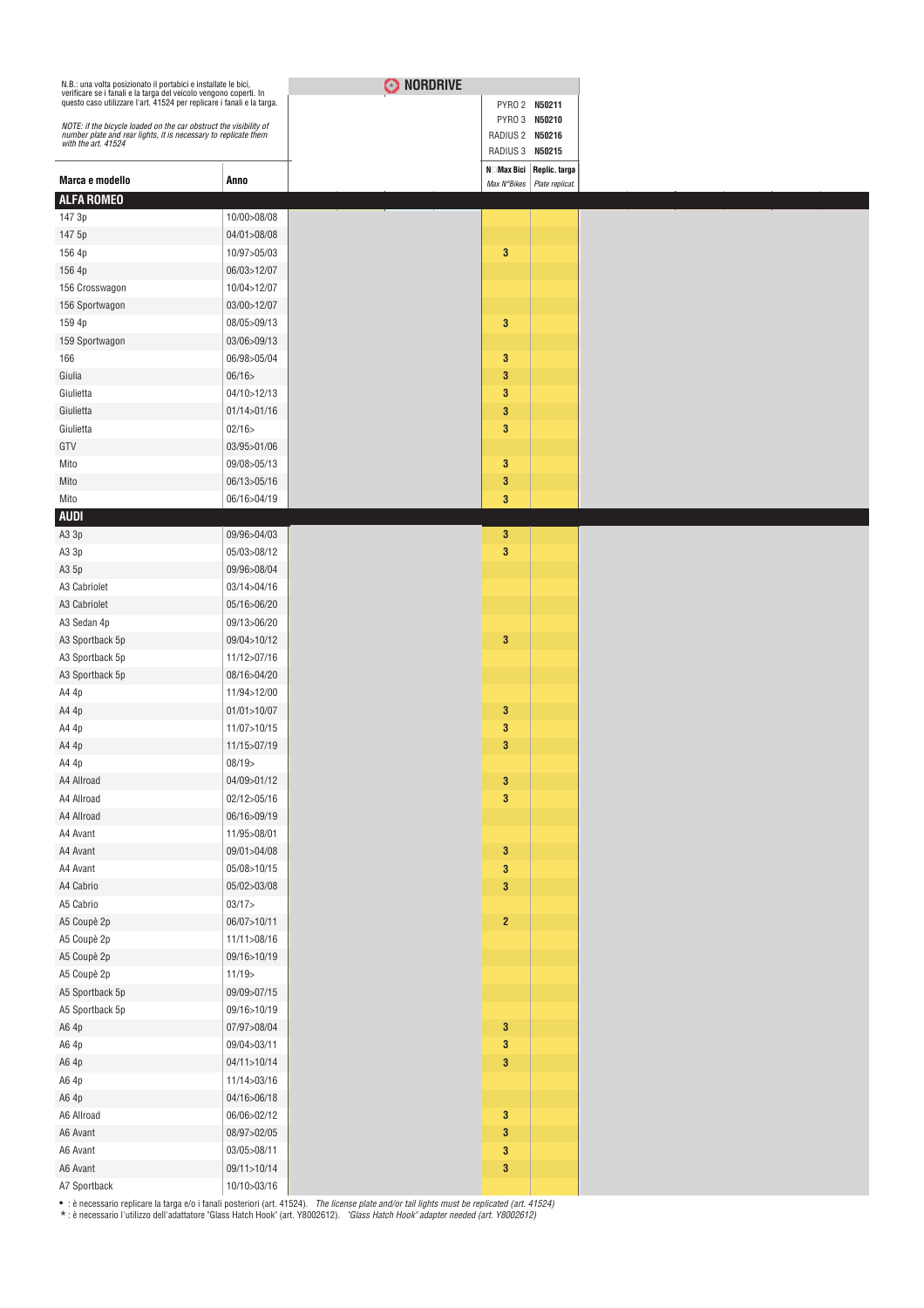| N.B.: una volta posizionato il portabici e installate le bici,<br>verificare se i fanali e la targa del veicolo vengono coperti. In<br>questo caso utilizzare l'art. 41524 per replicare i fanali e la targa. |               | O NORDRIVE |                   |                                             |  |
|---------------------------------------------------------------------------------------------------------------------------------------------------------------------------------------------------------------|---------------|------------|-------------------|---------------------------------------------|--|
|                                                                                                                                                                                                               |               |            |                   | PYRO 2 N50211                               |  |
| NOTE: if the bicycle loaded on the car obstruct the visibility of                                                                                                                                             |               |            |                   | PYRO 3 N50210                               |  |
| number plate and rear lights, it is necessary to replicate them<br>with the art. 41524                                                                                                                        |               |            | RADIUS 2 N50216   |                                             |  |
|                                                                                                                                                                                                               |               |            | RADIUS 3 N50215   |                                             |  |
| Marca e modello                                                                                                                                                                                               | Anno          |            | Max N°Bikes       | N□Max Bici Replic. targa<br>Plate replicat. |  |
| <b>AUDI</b>                                                                                                                                                                                                   |               |            |                   |                                             |  |
| A7 Sportback                                                                                                                                                                                                  | 04/16>03/18   |            |                   |                                             |  |
| A8                                                                                                                                                                                                            | 01/94>10/02   |            |                   |                                             |  |
| A <sub>8</sub>                                                                                                                                                                                                | 11/02>02/10   |            | 3                 |                                             |  |
| A8                                                                                                                                                                                                            | 03/10>10/13   |            | 3                 |                                             |  |
| A8                                                                                                                                                                                                            | 11/13>11/17   |            |                   |                                             |  |
| A8                                                                                                                                                                                                            | 12/17         |            |                   |                                             |  |
| Allroad                                                                                                                                                                                                       | 06/00>05/06   |            | $\mathbf{3}$      |                                             |  |
| Q3                                                                                                                                                                                                            | 02/15>12/18   |            |                   |                                             |  |
| Q <sub>5</sub>                                                                                                                                                                                                | 11/08>08/12   |            |                   |                                             |  |
| Q5                                                                                                                                                                                                            | 09/12>02/17   |            |                   |                                             |  |
| Q <sub>5</sub>                                                                                                                                                                                                | 03/17>08/20   |            |                   |                                             |  |
| $Q7$                                                                                                                                                                                                          | 06/15>09/19   |            |                   |                                             |  |
| <b>BMW</b>                                                                                                                                                                                                    |               |            |                   |                                             |  |
| Serie 1 (E81) 3p                                                                                                                                                                                              | 03/07>06/12   |            | 3                 |                                             |  |
| Serie 1 (E87) 5p                                                                                                                                                                                              | 09/04>08/11   |            | 3                 |                                             |  |
|                                                                                                                                                                                                               | 09/11>05/17   |            | $\mathbf{3}$      |                                             |  |
| Serie 1 (F20) 5p                                                                                                                                                                                              |               |            |                   |                                             |  |
| Serie 1 (F20) 5p                                                                                                                                                                                              | 06/17>06/19   |            |                   |                                             |  |
| Serie 1 (F21) 3p                                                                                                                                                                                              | 07/12>02/15   |            | $\mathbf{3}$      |                                             |  |
| Serie 1 (F21) 3p                                                                                                                                                                                              | 03/15>09/19   |            |                   |                                             |  |
| Serie 1 Cabrio (E88)                                                                                                                                                                                          | 03/08>09/11   |            |                   |                                             |  |
| Serie 1 Coupè (E82) 2p                                                                                                                                                                                        | 09/07>12/13   |            | 3                 |                                             |  |
| Serie 2 Coupè (F22) 2p                                                                                                                                                                                        | 03/14         |            |                   |                                             |  |
| Serie 3 (E46) 4p                                                                                                                                                                                              | 03/98>02/05   |            | 3                 |                                             |  |
| Serie 3 (E90) 4p                                                                                                                                                                                              | 03/05>01/12   |            | 3                 |                                             |  |
| Serie 3 (F30) 4p                                                                                                                                                                                              | 02/12>11/18   |            | 3                 |                                             |  |
| Serie 3 Cabrio (E93)                                                                                                                                                                                          | 03/07>12/13   |            |                   |                                             |  |
| Serie 3 Compact (E36) 2p                                                                                                                                                                                      | 08/94>05/00   |            |                   |                                             |  |
| Serie 3 Compact (E46) 2p                                                                                                                                                                                      | 06/00>12/05   |            |                   |                                             |  |
| Serie 3 Coupè (E46) 2p                                                                                                                                                                                        | 04/99>08/06   |            | 3                 |                                             |  |
| Serie 3 Coupè (E92) 2p                                                                                                                                                                                        | 09/06>12/13   |            | $\mathbf{3}$      |                                             |  |
| Serie 3 Gran Turismo (F34) 4p                                                                                                                                                                                 | 04/13>12/20   |            |                   |                                             |  |
| Serie 3 Touring (E46)                                                                                                                                                                                         | 09/99>08/05   |            | $\mathbf{3}$      |                                             |  |
| Serie 4 Coupé (F32)                                                                                                                                                                                           | 10/13>10/20   |            |                   |                                             |  |
| Serie 4 Grand Coupè (F36)                                                                                                                                                                                     | 04/14         |            |                   |                                             |  |
| Serie 5 (E39) 4p                                                                                                                                                                                              | 09/95>06/03   |            | 3                 |                                             |  |
| Serie 5 (E60) 4p                                                                                                                                                                                              | 07/03>12/09   |            | 3                 |                                             |  |
| Serie 5 (F10) 4p                                                                                                                                                                                              | 01/10>06/13   |            | $\mathbf{3}$      |                                             |  |
| Serie 5 (F10) 4p                                                                                                                                                                                              | 07/13>01/17   |            |                   |                                             |  |
| Serie 5 (G30) 4p                                                                                                                                                                                              | 02/17>07/20   |            |                   |                                             |  |
| Serie 5 Touring (E39)                                                                                                                                                                                         | 04/97>03/04   |            | 3                 |                                             |  |
| Serie 5 Touring (E61)                                                                                                                                                                                         | 04/04 > 05/10 |            | $\mathbf{3}$      |                                             |  |
| Serie 5 Touring (F11)                                                                                                                                                                                         | 06/10>03/17   |            |                   |                                             |  |
| Serie 6 Coupè (E63) 2p                                                                                                                                                                                        | 01/04>06/11   |            | $\mathbf{3}$      |                                             |  |
| Serie 6 Coupè (F12) 2p                                                                                                                                                                                        | 07/11>11/18   |            |                   |                                             |  |
| Serie 6 Grand Coupè (F06) 4p                                                                                                                                                                                  | 04/12>01/15   |            |                   |                                             |  |
| Serie 6 Grand Coupè (F06) 4p                                                                                                                                                                                  | 02/15>12/18   |            |                   |                                             |  |
|                                                                                                                                                                                                               |               |            |                   |                                             |  |
| Serie 7 (E38)                                                                                                                                                                                                 | 05/94>10/01   |            | 3                 |                                             |  |
| Serie 7 (E65) (E66)                                                                                                                                                                                           | 11/01>09/08   |            | 3<br>$\mathbf{3}$ |                                             |  |
| Serie 7 (F01)                                                                                                                                                                                                 | 10/08>10/15   |            |                   |                                             |  |
| Serie 7 (G11)                                                                                                                                                                                                 | 11/15>02/19   |            |                   |                                             |  |
| X1 (E84)                                                                                                                                                                                                      | 10/09>10/15   |            | 3                 |                                             |  |
| X3 (E83)                                                                                                                                                                                                      | 01/04>10/10   |            | $\mathbf{3}$      |                                             |  |
| X3 (F25)                                                                                                                                                                                                      | 11/10>07/17   |            |                   |                                             |  |
| X4 (F26)                                                                                                                                                                                                      | 06/14>03/18   |            |                   |                                             |  |
| X5 (E53)                                                                                                                                                                                                      | 05/00>11/03   |            |                   |                                             |  |
| X5 (E53)                                                                                                                                                                                                      | 12/03>02/07   |            | $\mathbf{3}$      |                                             |  |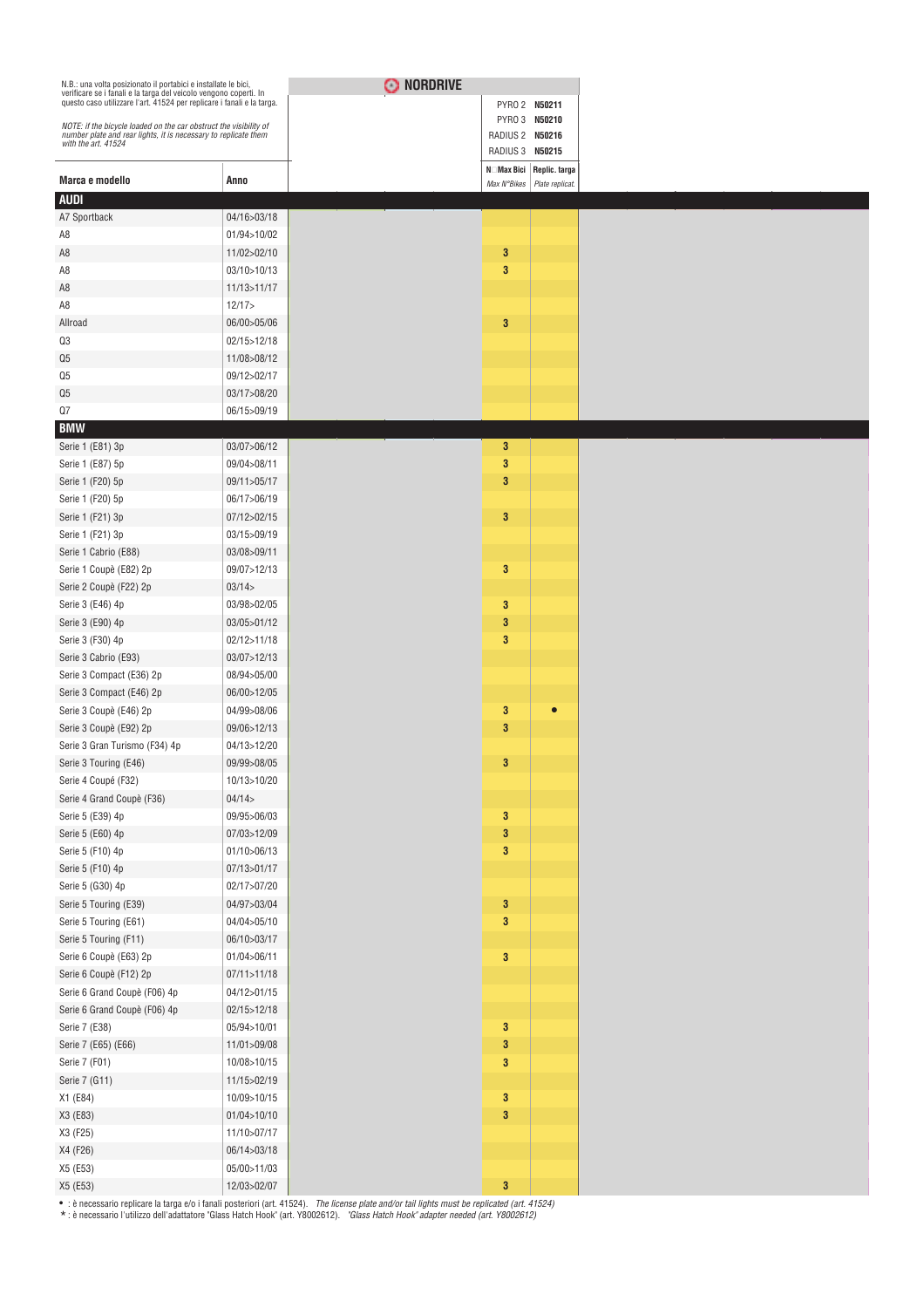| N.B.: una volta posizionato il portabici e installate le bici,<br>verificare se i fanali e la targa del veicolo vengono coperti. In<br>questo caso utilizzare l'art. 41524 per replicare i fanali e la targa. |                            | O NORDRIVE |                 |                          |
|---------------------------------------------------------------------------------------------------------------------------------------------------------------------------------------------------------------|----------------------------|------------|-----------------|--------------------------|
|                                                                                                                                                                                                               |                            |            |                 | PYRO 2 N50211            |
| NOTE: if the bicycle loaded on the car obstruct the visibility of number plate and rear lights, it is necessary to replicate them                                                                             |                            |            | RADIUS 2 N50216 | PYRO 3 N50210            |
| with the art. 41524                                                                                                                                                                                           |                            |            | RADIUS 3 N50215 |                          |
|                                                                                                                                                                                                               |                            |            |                 | N□Max Bici Replic. targa |
| Marca e modello                                                                                                                                                                                               | Anno                       |            | Max N°Bikes     | Plate replicat.          |
| <b>BMW</b>                                                                                                                                                                                                    |                            |            |                 |                          |
| X5 (E70)                                                                                                                                                                                                      | 03/07>09/13                |            |                 |                          |
| X5 (F15)                                                                                                                                                                                                      | 10/13>07/18                |            |                 |                          |
| X6 (E71)                                                                                                                                                                                                      | 06/08>11/14                |            |                 |                          |
| X6 (F16)<br>Z4 Roadster (E85) (E86)                                                                                                                                                                           | 12/14>08/19<br>01/03>04/09 |            |                 |                          |
| <b>CHEVROLET</b>                                                                                                                                                                                              |                            |            |                 |                          |
| Aveo 3p                                                                                                                                                                                                       | 02/05>05/08                |            |                 |                          |
| Aveo 3p                                                                                                                                                                                                       | 06/08>04/11                |            | 3               |                          |
| Aveo 5p                                                                                                                                                                                                       | 09/02>05/08                |            |                 |                          |
| Aveo 5p                                                                                                                                                                                                       | 06/08>04/11                |            | 3               |                          |
| Aveo 5p                                                                                                                                                                                                       | 05/11>09/15                |            | $\mathbf{3}$    |                          |
| Captiva                                                                                                                                                                                                       | 07/06>01/11                |            |                 |                          |
| Captiva                                                                                                                                                                                                       | 02/11>09/15                |            |                 |                          |
| Cruze 4p                                                                                                                                                                                                      | 03/09>09/15                |            | 3               | Ω                        |
| Cruze 5p                                                                                                                                                                                                      | 09/11>11/15                |            | $\mathbf{3}$    |                          |
| Cruze sw                                                                                                                                                                                                      | 09/12>09/15                |            | 3               |                          |
| Lacetti 5p                                                                                                                                                                                                    | 04/04>12/09                |            | $\mathbf{3}$    |                          |
| Lacetti sw                                                                                                                                                                                                    | 01/05>12/09                |            | 3               |                          |
| Malibu                                                                                                                                                                                                        | 10/12>09/15                |            |                 |                          |
| Matiz                                                                                                                                                                                                         | 05/05>01/10                |            | 3               |                          |
| Nubira sw                                                                                                                                                                                                     | 01/05>12/09                |            | $\mathbf{3}$    |                          |
| Orlando                                                                                                                                                                                                       | 01/11>09/15                |            | 3               |                          |
| Spark                                                                                                                                                                                                         | 02/10>12/12                |            | 3               |                          |
| Spark                                                                                                                                                                                                         | 01/13>09/15                |            |                 |                          |
| Tahoe                                                                                                                                                                                                         | 01/00>12/06                |            |                 |                          |
| Trax                                                                                                                                                                                                          | 03/13>09/15                |            | $\mathbf{3}$    |                          |
| Volt                                                                                                                                                                                                          | 03/12>09/15                |            |                 |                          |
| <b>CHRYSLER</b>                                                                                                                                                                                               |                            |            |                 |                          |
| 300C 4p                                                                                                                                                                                                       | 05/05>12/10                |            |                 |                          |
| 300C Touring                                                                                                                                                                                                  | 05/05>12/10                |            | $\mathbf{3}$    |                          |
| <b>Grand Voyager</b>                                                                                                                                                                                          | 04/08>10/11                |            |                 |                          |
| Pt Cruiser 5p                                                                                                                                                                                                 | 06/00>12/10                |            |                 |                          |
| Sebring                                                                                                                                                                                                       | 01/95>04/07                |            |                 |                          |
| Sebring                                                                                                                                                                                                       | 05/07>12/10                |            |                 |                          |
| <b>CITROEN</b>                                                                                                                                                                                                |                            |            |                 |                          |
| Berlingo M 5p                                                                                                                                                                                                 | 09/18                      |            | 3               |                          |
| Berlingo Multispace 5p                                                                                                                                                                                        | 05/96>03/08                |            | 3               |                          |
| Berlingo Multispace 5p                                                                                                                                                                                        | 04/08>03/15                |            | 3               |                          |
| Berlingo Multispace 5p                                                                                                                                                                                        | 04/15>08/18                |            | $\mathbf{3}$    | $\bullet$                |
| C-Zero                                                                                                                                                                                                        | 11/10>11/19                |            |                 |                          |
| C <sub>2</sub>                                                                                                                                                                                                | 10/03>03/10                |            | 3               |                          |
| C3                                                                                                                                                                                                            | 05/02>10/09                |            | 3               |                          |
| C3                                                                                                                                                                                                            | 11/09>10/16                |            | 3               |                          |
| $\mathbb{C}3$                                                                                                                                                                                                 | 11/16>07/20                |            | $\mathbf{3}$    |                          |
| C3 Classic                                                                                                                                                                                                    | 11/09>12/10                |            |                 |                          |
| C3 Picasso                                                                                                                                                                                                    | 01/09>09/16                |            | $\mathbf{3}$    |                          |
| C4 3p                                                                                                                                                                                                         | 01/05>10/10                |            |                 |                          |
| C4 5p                                                                                                                                                                                                         | 01/05>10/10                |            |                 |                          |
| C4 5p                                                                                                                                                                                                         | 11/10>02/18                |            | $\mathbf{3}$    |                          |
| C4 Aircross                                                                                                                                                                                                   | 04/12>12/17                |            | $\mathbf{3}$    |                          |
| C4 Grand Picasso                                                                                                                                                                                              | 10/06>09/13                |            |                 |                          |
| C54p                                                                                                                                                                                                          | 03/01>04/08                |            |                 |                          |
| C5 4p                                                                                                                                                                                                         | 05/08>12/17                |            |                 |                          |
| C8                                                                                                                                                                                                            | 11/02>12/13                |            | $\mathbf{3}$    |                          |
| DS3                                                                                                                                                                                                           | 03/10>01/16                |            | 3               |                          |
| DS3                                                                                                                                                                                                           | 02/16>05/19                |            | $\mathbf{3}$    |                          |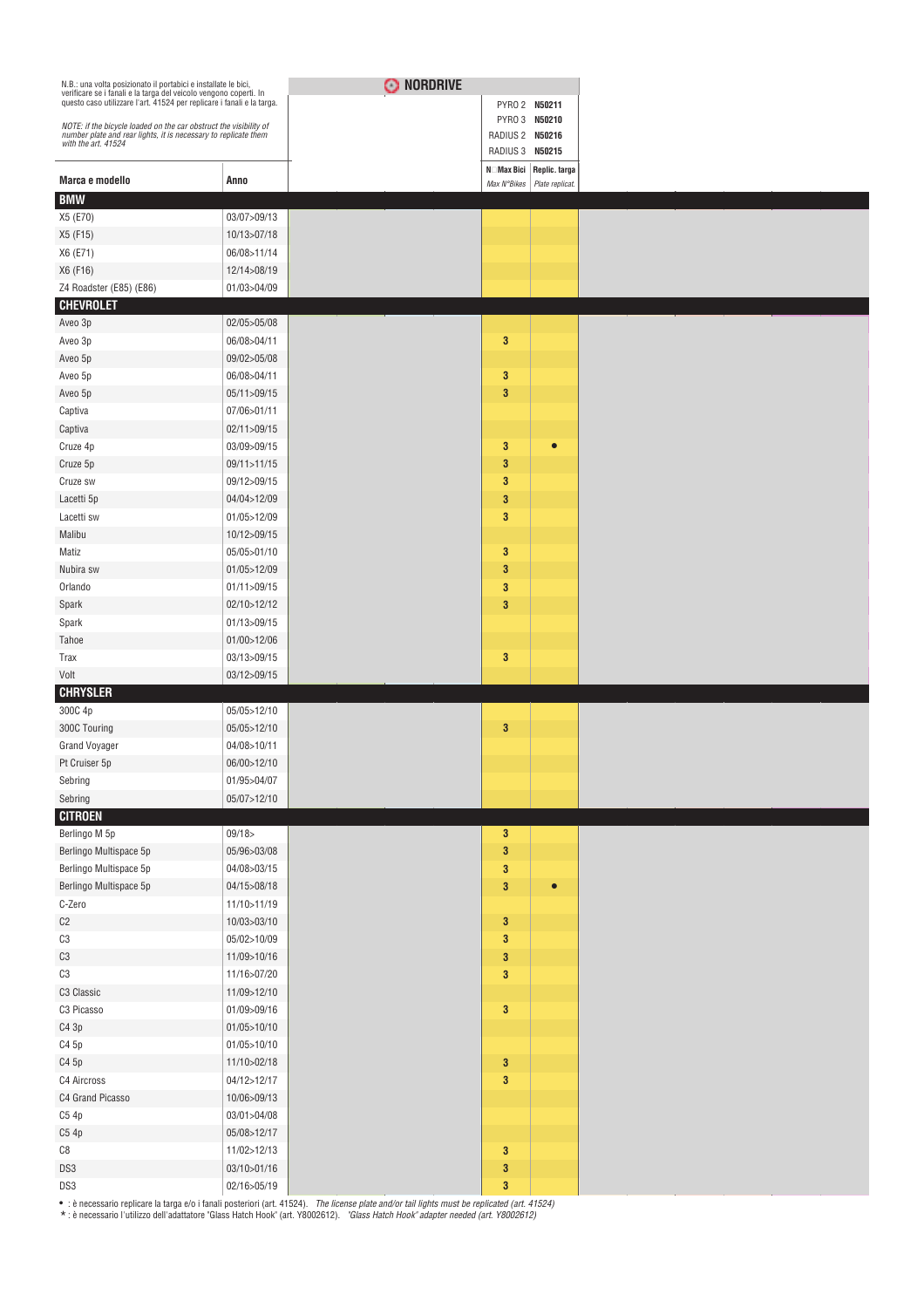| N.B.: una volta posizionato il portabici e installate le bici,<br>verificare se i fanali e la targa del veicolo vengono coperti. In<br>questo caso utilizzare l'art. 41524 per replicare i fanali e la targa. |               |
|---------------------------------------------------------------------------------------------------------------------------------------------------------------------------------------------------------------|---------------|
|                                                                                                                                                                                                               |               |
| NOTE: if the bicycle loaded on the car obstruct the visibility of<br>number plate and rear lights, it is necessary to replicate them                                                                          |               |
| with the art. 41524                                                                                                                                                                                           |               |
|                                                                                                                                                                                                               |               |
| Marca e modello<br><b>CITROEN</b>                                                                                                                                                                             | Anno          |
| Evasion                                                                                                                                                                                                       | 06/94>07/02   |
| Xsara Picasso                                                                                                                                                                                                 | 02/00>09/10   |
| <b>DACIA</b>                                                                                                                                                                                                  |               |
| Duster                                                                                                                                                                                                        | 05/10>01/18   |
| Duster                                                                                                                                                                                                        | 02/18         |
| Lodgy                                                                                                                                                                                                         | 05/12>01/21   |
| Logan 5p                                                                                                                                                                                                      | 01/06>06/11   |
| Logan MCV 5p                                                                                                                                                                                                  | 10/13>04/17   |
| Logan MCV 5p                                                                                                                                                                                                  | 05/17         |
| Logan MCV Stepway                                                                                                                                                                                             | 05/17         |
| Sandero                                                                                                                                                                                                       | 09/08>12/12   |
| Sandero                                                                                                                                                                                                       | 01/13>01/21   |
| Sandero Stepway                                                                                                                                                                                               | 07/09>12/12   |
| Sandero Stepway                                                                                                                                                                                               | 01/13 > 01/21 |
| DAEW00                                                                                                                                                                                                        |               |
| Kalos 3p                                                                                                                                                                                                      | 02/05>05/08   |
| Kalos 5p                                                                                                                                                                                                      | 09/02>05/08   |
| Matiz                                                                                                                                                                                                         | 09/98>12/04   |
| Nubira 4p                                                                                                                                                                                                     | 06/97>01/05   |
| <b>DAIHATSU</b>                                                                                                                                                                                               |               |
| Materia                                                                                                                                                                                                       | 01/07>12/11   |
| Sirion                                                                                                                                                                                                        | 01/05>09/11   |
| <b>DODGE</b>                                                                                                                                                                                                  |               |
| Avenger                                                                                                                                                                                                       | 02/08>12/11   |
| Journey                                                                                                                                                                                                       | 05/08>12/10   |
| Nitro                                                                                                                                                                                                         | 07/07>12/11   |
| <b>FIAT</b>                                                                                                                                                                                                   |               |
| 500                                                                                                                                                                                                           | 07/07>06/15   |
| 500                                                                                                                                                                                                           | 07/15>06/19   |
| 500                                                                                                                                                                                                           | 07/19         |
| 500L                                                                                                                                                                                                          | 09/12         |
| 500L Cross                                                                                                                                                                                                    | 06/17         |
| 500L Living                                                                                                                                                                                                   | 07/13 > 05/17 |
| 500L Trekking                                                                                                                                                                                                 | 11/13 > 05/17 |
| 500L Wagon                                                                                                                                                                                                    | 06/17         |
| $500X$                                                                                                                                                                                                        | 02/15         |
| Bravo                                                                                                                                                                                                         | 02/07>11/15   |
| Croma                                                                                                                                                                                                         | 05/05>04/11   |
| Doblò 5p                                                                                                                                                                                                      | 11/00>12/09   |
| Grande Punto 3p                                                                                                                                                                                               | 09/05>04/12   |
| Grande Punto 5p                                                                                                                                                                                               | 09/05>04/12   |
| Idea                                                                                                                                                                                                          | 01/04>04/08   |
| Idea                                                                                                                                                                                                          | 05/08>11/12   |
| Marea 5p                                                                                                                                                                                                      | 09/96>12/03   |
| Marea Weekend                                                                                                                                                                                                 | 09/96>12/03   |
| Multipla                                                                                                                                                                                                      | 11/98>05/04   |
| Multipla                                                                                                                                                                                                      | 06/04>12/10   |
| Panda                                                                                                                                                                                                         | 02/80>08/03   |
|                                                                                                                                                                                                               | 09/03>01/12   |
| Panda                                                                                                                                                                                                         |               |
| Panda                                                                                                                                                                                                         | 02/12>10/20   |
| Panda                                                                                                                                                                                                         | 11/20         |
| Panda 4x4                                                                                                                                                                                                     | 09/04>10/12   |
| Panda 4x4                                                                                                                                                                                                     | 11/12>10/20   |
| Panda 4x4                                                                                                                                                                                                     | 11/20         |
| Panda City Cross                                                                                                                                                                                              | 10/14         |
| Panda Classic                                                                                                                                                                                                 | 02/12>12/12   |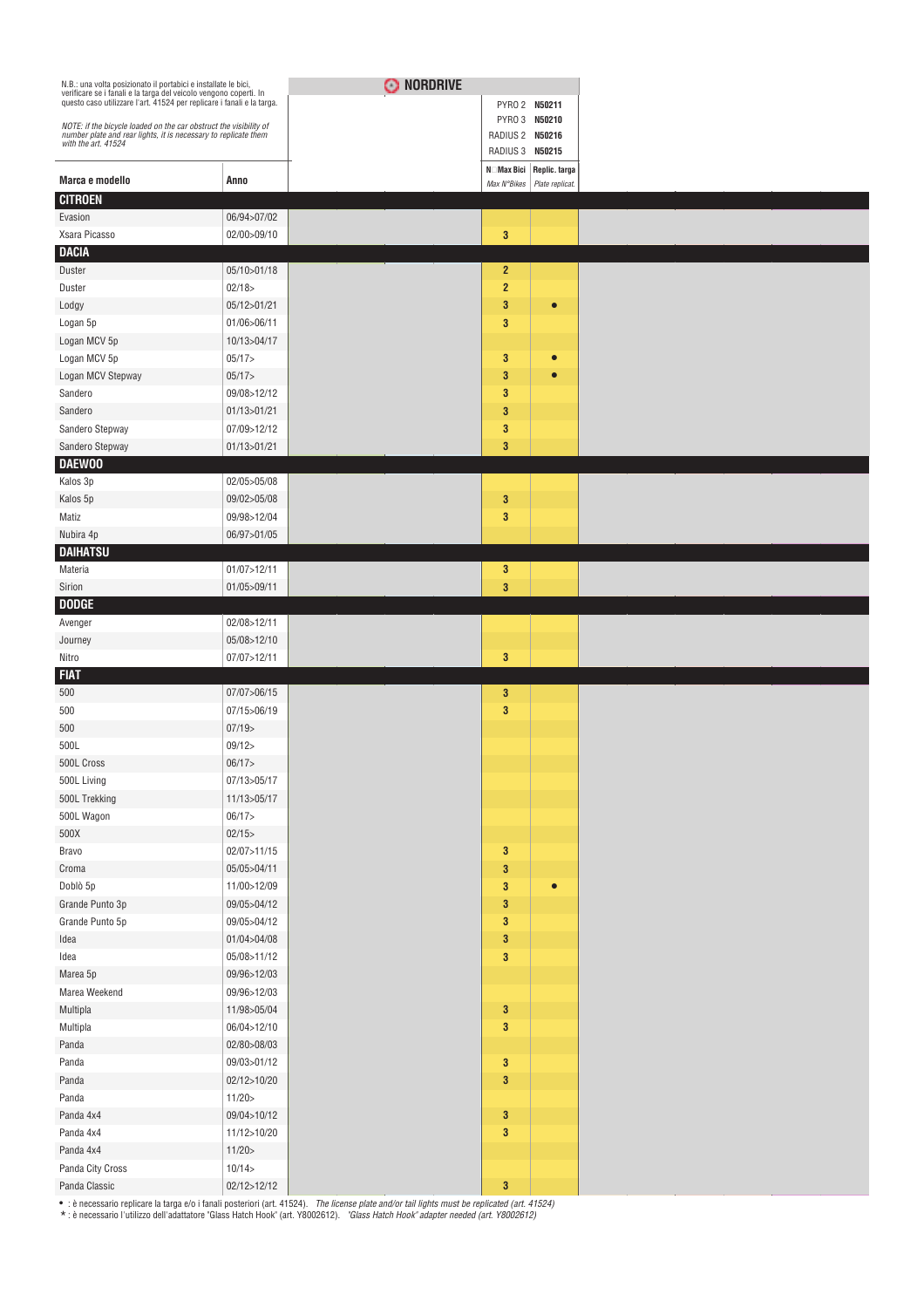| N.B.: una volta posizionato il portabici e installate le bici,<br>verificare se i fanali e la targa del veicolo vengono coperti. In<br>questo caso utilizzare l'art. 41524 per replicare i fanali e la targa. |               | O NORDRIVE |                 |                                                           |  |
|---------------------------------------------------------------------------------------------------------------------------------------------------------------------------------------------------------------|---------------|------------|-----------------|-----------------------------------------------------------|--|
|                                                                                                                                                                                                               |               |            |                 | PYRO 2 N50211                                             |  |
| NOTE: if the bicycle loaded on the car obstruct the visibility of                                                                                                                                             |               |            |                 | PYRO 3 N50210                                             |  |
| number plate and rear lights, it is necessary to replicate them<br>with the art. 41524                                                                                                                        |               |            | RADIUS 2 N50216 |                                                           |  |
|                                                                                                                                                                                                               |               |            | RADIUS 3 N50215 |                                                           |  |
| Marca e modello                                                                                                                                                                                               | Anno          |            |                 | N□Max Bici Replic. targa<br>Max N°Bikes   Plate replicat. |  |
| <b>FIAT</b>                                                                                                                                                                                                   |               |            |                 |                                                           |  |
| Punto 3p                                                                                                                                                                                                      | 09/99>04/03   |            |                 |                                                           |  |
| Punto 3p                                                                                                                                                                                                      | 05/03>08/09   |            | 3               |                                                           |  |
| Punto 3p                                                                                                                                                                                                      | 01/12>08/18   |            | 3               |                                                           |  |
| Punto 5p                                                                                                                                                                                                      | 09/99>08/09   |            | 3               |                                                           |  |
| Punto 5p                                                                                                                                                                                                      | 01/12>04/19   |            | 3               |                                                           |  |
| Punto Van 3p                                                                                                                                                                                                  | 01/12         |            |                 |                                                           |  |
|                                                                                                                                                                                                               | 10/09>04/12   |            | 3               |                                                           |  |
| Punto Evo 3p                                                                                                                                                                                                  |               |            |                 |                                                           |  |
| Punto Evo 5p                                                                                                                                                                                                  | 10/09>04/12   |            | 3               |                                                           |  |
| Sedici                                                                                                                                                                                                        | 03/06>04/09   |            | 3               |                                                           |  |
| Sedici                                                                                                                                                                                                        | 05/09>05/15   |            | 3               |                                                           |  |
| Seicento                                                                                                                                                                                                      | 01/98>06/11   |            |                 |                                                           |  |
| Stilo 3p                                                                                                                                                                                                      | 01/02>12/07   |            |                 |                                                           |  |
| Stilo 5p                                                                                                                                                                                                      | 01/02>12/07   |            |                 |                                                           |  |
| Tipo 4p                                                                                                                                                                                                       | 12/15>09/20   |            | 3               |                                                           |  |
| Tipo 4p                                                                                                                                                                                                       | 10/20         |            |                 |                                                           |  |
| <b>FORD</b>                                                                                                                                                                                                   |               |            |                 |                                                           |  |
| B-Max                                                                                                                                                                                                         | 10/12>07/18   |            |                 |                                                           |  |
| C-Max                                                                                                                                                                                                         | 10/03>10/10   |            |                 |                                                           |  |
| C-Max                                                                                                                                                                                                         | 11/10>03/15   |            |                 |                                                           |  |
| C-Max                                                                                                                                                                                                         | 04/15>03/20   |            |                 |                                                           |  |
| C-Max 7                                                                                                                                                                                                       | 11/10>03/20   |            |                 |                                                           |  |
| Ecosport (no ruota posteriore)                                                                                                                                                                                | 02/18         |            | $\overline{2}$  |                                                           |  |
| Edge                                                                                                                                                                                                          | 07/16>03/21   |            |                 |                                                           |  |
| Fiesta 3p                                                                                                                                                                                                     | 04/96>10/02   |            | $\mathbf{3}$    |                                                           |  |
| Fiesta 3p                                                                                                                                                                                                     | 11/02>08/08   |            | 3               |                                                           |  |
| Fiesta 3p                                                                                                                                                                                                     | 09/08>02/11   |            | 3               |                                                           |  |
|                                                                                                                                                                                                               |               |            | 3               |                                                           |  |
| Fiesta 3p                                                                                                                                                                                                     | 03/11>12/12   |            |                 |                                                           |  |
| Fiesta 3p                                                                                                                                                                                                     | 01/13>05/17   |            | 3               |                                                           |  |
| Fiesta 3p                                                                                                                                                                                                     | 06/17         |            | 3               |                                                           |  |
| Fiesta 5p                                                                                                                                                                                                     | 04/96>04/02   |            | 3               |                                                           |  |
| Fiesta 5p                                                                                                                                                                                                     | 05/02>08/08   |            | 3               |                                                           |  |
| Fiesta 5p                                                                                                                                                                                                     | 09/08>02/11   |            | 3               | $\bullet$                                                 |  |
| Fiesta 5p                                                                                                                                                                                                     | 03/11 > 12/12 |            | $\bf{3}$        |                                                           |  |
| Fiesta 5p                                                                                                                                                                                                     | 01/13 > 05/17 |            | 3               |                                                           |  |
| Fiesta 5p                                                                                                                                                                                                     | 06/17         |            | 3               | $\bullet$                                                 |  |
| Focus 3p                                                                                                                                                                                                      | 01/99>01/05   |            | $\mathbf{3}$    |                                                           |  |
| Focus 3p                                                                                                                                                                                                      | 02/05>12/07   |            |                 |                                                           |  |
| Focus 3p                                                                                                                                                                                                      | 01/08>02/11   |            |                 |                                                           |  |
| Focus 5p                                                                                                                                                                                                      | 10/98>01/05   |            | $\bf{3}$        |                                                           |  |
| Focus 5p                                                                                                                                                                                                      | 02/05>12/07   |            |                 |                                                           |  |
| Focus 5p                                                                                                                                                                                                      | 01/08>02/11   |            |                 |                                                           |  |
|                                                                                                                                                                                                               |               |            |                 |                                                           |  |
| Focus 5p                                                                                                                                                                                                      | 03/11 > 10/14 |            | 3               |                                                           |  |
| Focus 5p                                                                                                                                                                                                      | 11/14 > 05/18 |            |                 |                                                           |  |
| Focus Wagon                                                                                                                                                                                                   | 02/99>01/05   |            |                 |                                                           |  |
| Focus Wagon                                                                                                                                                                                                   | 02/05>12/07   |            | $\bf{3}$        |                                                           |  |
| Focus Wagon                                                                                                                                                                                                   | 01/08>05/11   |            |                 |                                                           |  |
| Focus Wagon                                                                                                                                                                                                   | 06/11>05/18   |            |                 |                                                           |  |
| Fusion                                                                                                                                                                                                        | 08/02>12/05   |            | $\mathbf 3$     |                                                           |  |
| Fusion                                                                                                                                                                                                        | 01/06>11/12   |            | 3               |                                                           |  |
| Galaxy                                                                                                                                                                                                        | 09/06>09/15   |            |                 |                                                           |  |
| Galaxy                                                                                                                                                                                                        | 10/15 > 10/19 |            | 3               |                                                           |  |
| Ka                                                                                                                                                                                                            | 09/96>12/08   |            | $\mathbf{3}$    |                                                           |  |
| Ka                                                                                                                                                                                                            | 01/09>09/16   |            | 3               |                                                           |  |
| Ka+                                                                                                                                                                                                           | 10/16>09/19   |            | $\mathbf 3$     |                                                           |  |
| Kuga                                                                                                                                                                                                          | 03/13 > 10/19 |            |                 |                                                           |  |
| Mondeo 4p                                                                                                                                                                                                     | 10/96>10/00   |            | $\mathbf 3$     |                                                           |  |
|                                                                                                                                                                                                               |               |            |                 |                                                           |  |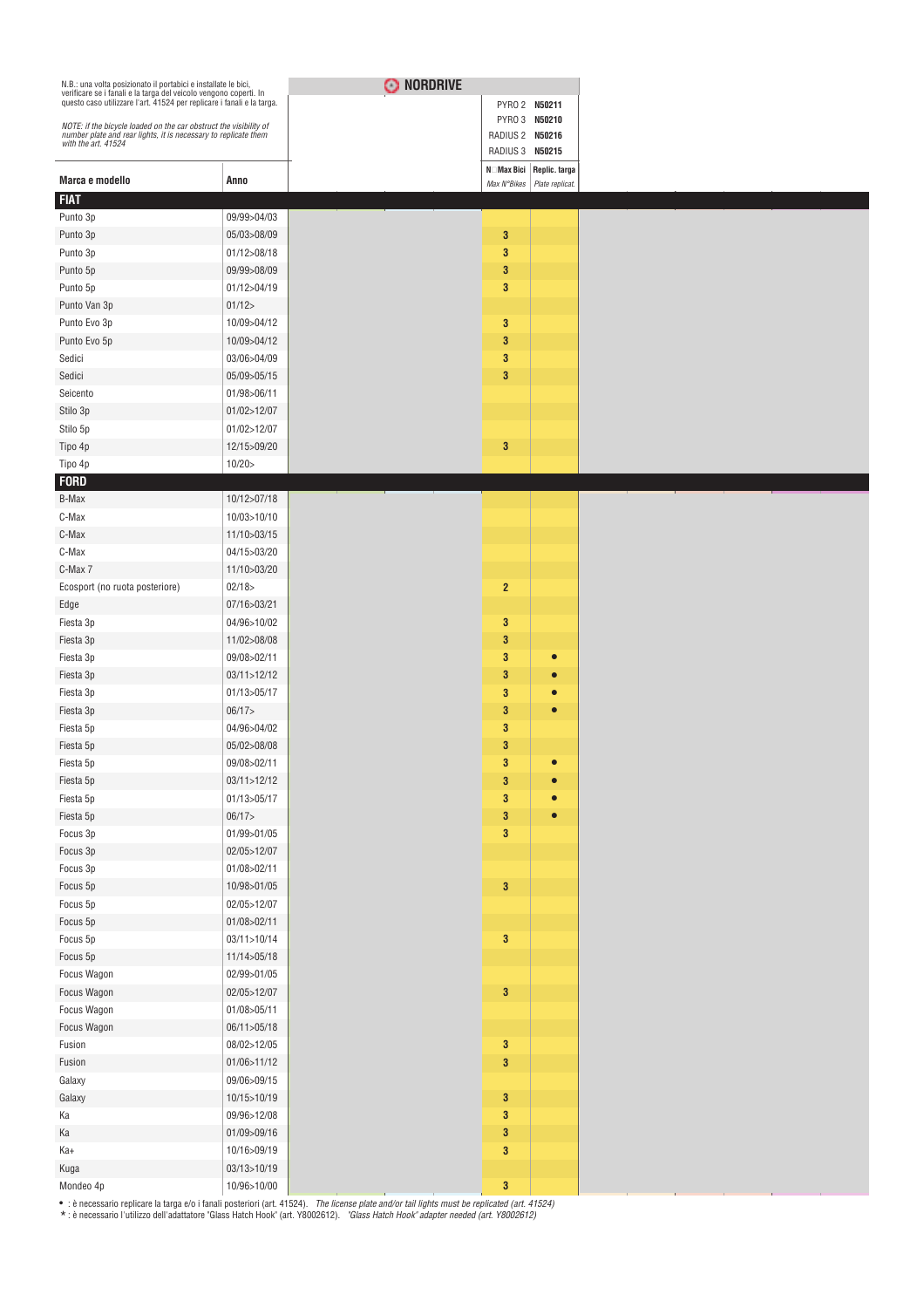| N.B.: una volta posizionato il portabici e installate le bici,<br>verificare se i fanali e la targa del veicolo vengono coperti. In<br>questo caso utilizzare l'art. 41524 per replicare i fanali e la targa. |                              | O NORDRIVE |                                    |                          |
|---------------------------------------------------------------------------------------------------------------------------------------------------------------------------------------------------------------|------------------------------|------------|------------------------------------|--------------------------|
|                                                                                                                                                                                                               |                              |            |                                    | PYRO 2 N50211            |
| NOTE: if the bicycle loaded on the car obstruct the visibility of                                                                                                                                             |                              |            |                                    | PYRO 3 N50210            |
| number plate and rear lights, it is necessary to replicate them<br>with the art. 41524                                                                                                                        |                              |            | RADIUS 2 N50216<br>RADIUS 3 N50215 |                          |
|                                                                                                                                                                                                               |                              |            |                                    | N□Max Bici Replic. targa |
| Marca e modello                                                                                                                                                                                               | Anno                         |            | Max N°Bikes                        | Plate replicat.          |
| <b>FORD</b>                                                                                                                                                                                                   |                              |            |                                    |                          |
| Mondeo 4p                                                                                                                                                                                                     | 11/00>04/07                  |            | 3                                  |                          |
| Mondeo 4p                                                                                                                                                                                                     | 05/07>10/14                  |            | 3                                  |                          |
| Mondeo 5p                                                                                                                                                                                                     | 10/96>11/02                  |            | 3                                  |                          |
| Mondeo 5p                                                                                                                                                                                                     | 12/02>04/07                  |            | 3                                  |                          |
| Mondeo 5p                                                                                                                                                                                                     | 05/07>10/14                  |            | 3                                  |                          |
| Mondeo sw                                                                                                                                                                                                     | 10/96>12/00                  |            | 3                                  |                          |
| Mondeo sw                                                                                                                                                                                                     | 01/01>04/07                  |            | 3                                  |                          |
| Mondeo Wagon                                                                                                                                                                                                  | 05/07>10/14                  |            | 3                                  |                          |
| Mustang                                                                                                                                                                                                       | 05/15>08/18                  |            |                                    |                          |
| <b>Tourneo Connect</b>                                                                                                                                                                                        | 11/13>08/18                  |            | 3                                  | $\bullet$                |
| Tourneo Connect 7                                                                                                                                                                                             | 11/14>08/18                  |            | 3                                  |                          |
| Tourneo Connect 7                                                                                                                                                                                             | 09/18>10/19                  |            | 3                                  |                          |
| <b>Tourneo Courier</b>                                                                                                                                                                                        | 03/14>07/18                  |            | 3                                  |                          |
| <b>Tourneo Courier</b>                                                                                                                                                                                        | 08/18                        |            | $\overline{2}$                     |                          |
| Transit Connect (van)                                                                                                                                                                                         | 11/13>03/17                  |            |                                    |                          |
| Transit Connect (van)                                                                                                                                                                                         | 04/17                        |            |                                    |                          |
| <b>HONDA</b>                                                                                                                                                                                                  |                              |            |                                    |                          |
| Accord 4p                                                                                                                                                                                                     | 04/03>05/08<br>06/08>09/14   |            | 3                                  |                          |
| Accord 4p<br>Civic 3p                                                                                                                                                                                         | 01/96>12/00                  |            |                                    |                          |
|                                                                                                                                                                                                               |                              |            |                                    |                          |
| Civic 3p                                                                                                                                                                                                      | 01/01>12/05                  |            |                                    |                          |
| Civic 4p                                                                                                                                                                                                      | 01/96>12/00                  |            | 3                                  |                          |
| Civic 4p                                                                                                                                                                                                      | 01/01>04/06                  |            |                                    |                          |
| Civic 4p                                                                                                                                                                                                      | 05/06>03/09                  |            |                                    |                          |
| Civic 4p                                                                                                                                                                                                      | 03/17                        |            |                                    |                          |
| Civic 5p                                                                                                                                                                                                      | 01/96>12/00<br>01/01 > 12/05 |            |                                    |                          |
| Civic 5p                                                                                                                                                                                                      | 03/17                        |            |                                    |                          |
| Civic 5p<br>CR-V                                                                                                                                                                                              | 01/07>09/12                  |            |                                    |                          |
| CR-V                                                                                                                                                                                                          | 10/12>03/15                  |            |                                    |                          |
| CR-V                                                                                                                                                                                                          | 04/15>10/18                  |            |                                    |                          |
| CR-Z                                                                                                                                                                                                          | 05/10>10/12                  |            |                                    |                          |
| $CR-Z$                                                                                                                                                                                                        | 11/12>02/14                  |            |                                    |                          |
| HR-V                                                                                                                                                                                                          | 09/15                        |            |                                    |                          |
| Insight Hybrid                                                                                                                                                                                                | 04/09>09/13                  |            |                                    |                          |
| Jazz                                                                                                                                                                                                          | 10/01 > 10/08                |            | $\mathbf{3}$                       |                          |
| Jazz                                                                                                                                                                                                          | 11/08>08/15                  |            | $\mathbf{3}$                       |                          |
| <b>HYUNDAI</b>                                                                                                                                                                                                |                              |            |                                    |                          |
| Accent                                                                                                                                                                                                        | 04/06>12/09                  |            |                                    |                          |
| Accent 5p                                                                                                                                                                                                     | 09/95>03/06                  |            |                                    |                          |
| Atos                                                                                                                                                                                                          | 09/97>12/03                  |            |                                    |                          |
| Atos                                                                                                                                                                                                          | 01/04>03/08                  |            | 3                                  |                          |
| Coupè                                                                                                                                                                                                         | 01/02>12/09                  |            | 3                                  |                          |
| Elantra                                                                                                                                                                                                       | 12/00>01/07                  |            |                                    |                          |
| Genesis Coupè                                                                                                                                                                                                 | 01/11>05/14                  |            | $\mathbf 3$                        |                          |
| Getz 3p                                                                                                                                                                                                       | 07/02>01/09                  |            |                                    |                          |
| Getz 5p                                                                                                                                                                                                       | 07/02>01/09                  |            |                                    |                          |
| i10                                                                                                                                                                                                           | 04/08>10/13                  |            | 3                                  |                          |
| i10                                                                                                                                                                                                           | 11/13>02/20                  |            | 3                                  |                          |
| i20 3p                                                                                                                                                                                                        | 02/09>05/12                  |            | 3                                  |                          |
| i20 3p                                                                                                                                                                                                        | 06/12>02/15                  |            | 3                                  |                          |
| i20 3p                                                                                                                                                                                                        | 03/15>04/18                  |            | 3                                  |                          |
| i20 5p                                                                                                                                                                                                        | 02/09>05/12                  |            | $\mathbf{3}$                       |                          |
| i20 5p                                                                                                                                                                                                        | 06/12>10/14                  |            | $\mathbf{3}$                       |                          |
| i20 5p                                                                                                                                                                                                        | 11/14>08/18                  |            | $\bf{3}$                           |                          |
| i20 5p                                                                                                                                                                                                        | 09/18>11/20                  |            | 3                                  | $\bullet$                |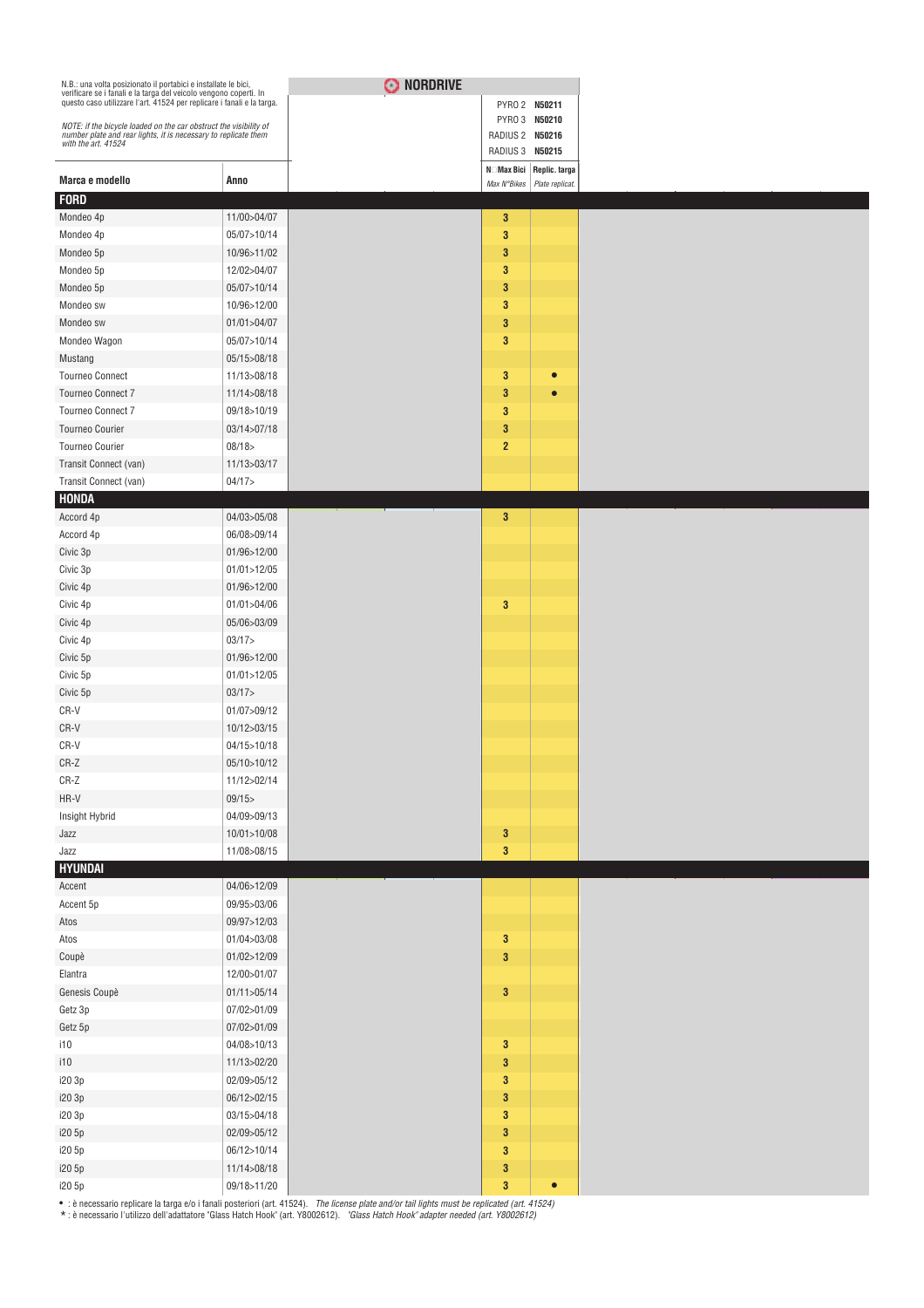| N.B.: una volta posizionato il portabici e installate le bici,<br>verificare se i fanali e la targa del veicolo vengono coperti. In<br>questo caso utilizzare l'art. 41524 per replicare i fanali e la targa. |                            |
|---------------------------------------------------------------------------------------------------------------------------------------------------------------------------------------------------------------|----------------------------|
| NOTE: if the bicycle loaded on the car obstruct the visibility of                                                                                                                                             |                            |
| number plate and rear lights, it is necessary to replicate them<br>with the art. 41524                                                                                                                        |                            |
|                                                                                                                                                                                                               |                            |
| Marca e modello                                                                                                                                                                                               | Anno                       |
| <b>HYUNDAI</b>                                                                                                                                                                                                |                            |
| i30 5p                                                                                                                                                                                                        | 09/07>02/12<br>03/12>04/15 |
| i30 5p<br>i30 5p                                                                                                                                                                                              | 05/15>12/16                |
| i30 5p                                                                                                                                                                                                        | 01/17                      |
| <b>i30 CW</b>                                                                                                                                                                                                 | 04/08>08/12                |
| loniq                                                                                                                                                                                                         | 12/16>08/19                |
| ix20                                                                                                                                                                                                          | 11/10>07/15                |
| ix20                                                                                                                                                                                                          | 08/15>12/20                |
| ix35                                                                                                                                                                                                          | 03/10>08/13                |
| ix35                                                                                                                                                                                                          | 09/13>12/15                |
| Matrix                                                                                                                                                                                                        | 11/01>10/10                |
| Santa Fe                                                                                                                                                                                                      | 01/01>02/06                |
| Santa Fe                                                                                                                                                                                                      | 03/06>02/11                |
| Santa Fe                                                                                                                                                                                                      | 03/11>09/12                |
| Santa Fe                                                                                                                                                                                                      | 10/12>10/18                |
| Terracan                                                                                                                                                                                                      | 01/02>12/08                |
| Tucson                                                                                                                                                                                                        | 08/04>02/10                |
| Tucson                                                                                                                                                                                                        | 09/15>08/18                |
| Tucson                                                                                                                                                                                                        | 09/18>10/20                |
| <b>INFINITI</b>                                                                                                                                                                                               |                            |
| Q70                                                                                                                                                                                                           | 01/14>06/19                |
| QX30                                                                                                                                                                                                          | 08/16>03/20                |
| <b>JAGUAR</b>                                                                                                                                                                                                 |                            |
| S-Type                                                                                                                                                                                                        | 04/99>02/08                |
| X-Type 4p                                                                                                                                                                                                     | 04/01>12/09                |
| XF 4p                                                                                                                                                                                                         | 03/08>10/15                |
| χJ                                                                                                                                                                                                            | 03/03>02/10                |
| χJ                                                                                                                                                                                                            | 03/10>12/19                |
| XK                                                                                                                                                                                                            | 03/96>02/06                |
| ХK                                                                                                                                                                                                            | 03/06>10/11                |
| <b>JEEP</b>                                                                                                                                                                                                   |                            |
| Cherokee                                                                                                                                                                                                      | 01/84>09/01                |
| Cherokee                                                                                                                                                                                                      | 10/01 > 04/08              |
| Cherokee                                                                                                                                                                                                      | 05/08>04/14                |
| Cherokee                                                                                                                                                                                                      | 05/14>08/18                |
| Cherokee                                                                                                                                                                                                      | 09/18                      |
| Commander                                                                                                                                                                                                     | 04/06>12/10                |
| Compass                                                                                                                                                                                                       | 11/06>03/11                |
| Compass                                                                                                                                                                                                       | 04/11 > 07/15              |
| Compass                                                                                                                                                                                                       | 07/17                      |
| <b>Grand Cherokee</b>                                                                                                                                                                                         | 04/99>05/05                |
| <b>Grand Cherokee</b>                                                                                                                                                                                         | 06/05>12/10                |
| <b>Grand Cherokee</b>                                                                                                                                                                                         | 01/11                      |
| Patriot                                                                                                                                                                                                       | 10/07>12/12                |
| Renegade                                                                                                                                                                                                      | 09/14                      |
| KIA                                                                                                                                                                                                           |                            |
| Carens                                                                                                                                                                                                        | 07/02>11/06                |
| Carens                                                                                                                                                                                                        | 12/06>04/13                |
| Carnival                                                                                                                                                                                                      | 06/06>12/11                |
| Cee'd 5p                                                                                                                                                                                                      | 02/07>09/09                |
| Cee'd 5p                                                                                                                                                                                                      | 10/09>04/12                |
| Cee'd 5p                                                                                                                                                                                                      | 05/12>09/18                |
| Cee'd Sportswagon                                                                                                                                                                                             | 10/15>09/18                |
| Cee'd Sporty Wagon                                                                                                                                                                                            | 09/07>08/12                |
| Ceed 5p                                                                                                                                                                                                       | 10/18                      |
| Niro                                                                                                                                                                                                          | 09/16>12/19                |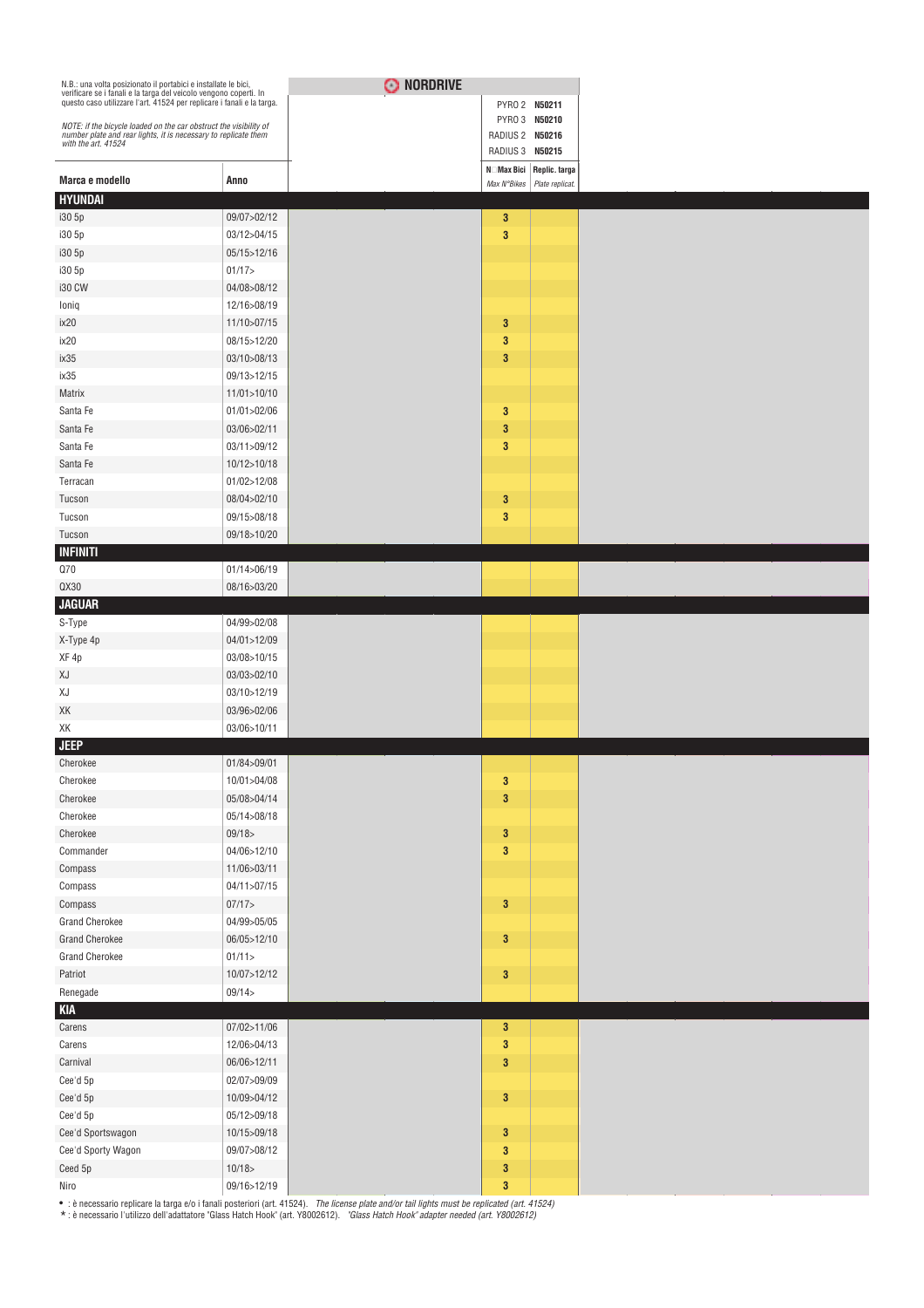| N.B.: una volta posizionato il portabici e installate le bici,<br>verificare se i fanali e la targa del veicolo vengono coperti. In<br>questo caso utilizzare l'art. 41524 per replicare i fanali e la targa. |               |
|---------------------------------------------------------------------------------------------------------------------------------------------------------------------------------------------------------------|---------------|
|                                                                                                                                                                                                               |               |
| NOTE: if the bicycle loaded on the car obstruct the visibility of number plate and rear lights, it is necessary to replicate them                                                                             |               |
| with the art. 41524                                                                                                                                                                                           |               |
| Marca e modello                                                                                                                                                                                               | Anno          |
| <b>KIA</b>                                                                                                                                                                                                    |               |
| Niro                                                                                                                                                                                                          | 01/20         |
| Optima 4p                                                                                                                                                                                                     | 02/16>12/19   |
| Optima Plug-in Hybrid 4p                                                                                                                                                                                      | 10/16>12/19   |
| Picanto                                                                                                                                                                                                       | 04/04>04/11   |
| Picanto 3p                                                                                                                                                                                                    | 05/11>05/17   |
| Picanto 5p                                                                                                                                                                                                    | 05/11>05/17   |
| Picanto 5p                                                                                                                                                                                                    | 06/17         |
| Rio 3p                                                                                                                                                                                                        | 09/11>12/14   |
| Rio 5p                                                                                                                                                                                                        | 07/00>09/05   |
| Rio 5p                                                                                                                                                                                                        | 10/05>08/11   |
| Rio 5p                                                                                                                                                                                                        | 09/11>03/17   |
| Rio 5p                                                                                                                                                                                                        | 04/17         |
| Sorento                                                                                                                                                                                                       | 07/02>10/09   |
| Sorento                                                                                                                                                                                                       | 11/09>09/12   |
| Sorento                                                                                                                                                                                                       | 10/12>01/15   |
| Sorento                                                                                                                                                                                                       | 02/15>01/18   |
| Sorento                                                                                                                                                                                                       | 02/18>10/20   |
| Soul                                                                                                                                                                                                          | 03/09>12/13   |
| Soul                                                                                                                                                                                                          | 01/14>10/16   |
| Soul                                                                                                                                                                                                          | 11/16>12/19   |
| Sportage                                                                                                                                                                                                      | 11/04>08/10   |
| Sportage                                                                                                                                                                                                      | 09/10>02/16   |
| Sportage                                                                                                                                                                                                      | 03/16         |
| Stonic                                                                                                                                                                                                        | 10/17         |
| Venga                                                                                                                                                                                                         | 02/10>12/14   |
| Venga                                                                                                                                                                                                         | 01/15>11/19   |
| <b>LANCIA</b><br>Flavia                                                                                                                                                                                       | 04/12>12/14   |
| K4p                                                                                                                                                                                                           | 01/95>12/01   |
| Lybra 4p                                                                                                                                                                                                      | 09/99>12/06   |
| Lybra sw                                                                                                                                                                                                      | 09/99>12/06   |
| Musa                                                                                                                                                                                                          | 09/04>09/07   |
| Phedra                                                                                                                                                                                                        | 09/02>11/10   |
| Thema 4p                                                                                                                                                                                                      | 11/11 > 04/15 |
| Voyager                                                                                                                                                                                                       | 11/11 > 10/15 |
| Ypsilon 3p                                                                                                                                                                                                    | 09/03>05/11   |
| Ypsilon Unyca 3p                                                                                                                                                                                              | 06/11>12/13   |
| Zeta                                                                                                                                                                                                          | 09/94>02/02   |
| <b>LAND ROVER</b>                                                                                                                                                                                             |               |
| Discovery 5p                                                                                                                                                                                                  | 10/04>08/09   |
| Evoque 3p                                                                                                                                                                                                     | 04/11>09/18   |
| Evoque 5p                                                                                                                                                                                                     | 04/11>12/18   |
| Freelander 5p                                                                                                                                                                                                 | 12/06>08/15   |
| Range Rover                                                                                                                                                                                                   | 06/94>01/02   |
| Range Rover Sport                                                                                                                                                                                             | 05/05>05/13   |
| <b>LEXUS</b>                                                                                                                                                                                                  |               |
| $\mathbb{C} \mathbb{T}$                                                                                                                                                                                       | 03/11>12/20   |
| GS                                                                                                                                                                                                            | 05/05>04/12   |
| GS                                                                                                                                                                                                            | 05/12>08/18   |
| IS 4p                                                                                                                                                                                                         | 01/06>04/13   |
| IS 4p                                                                                                                                                                                                         | 05/13>12/20   |
| LS                                                                                                                                                                                                            | 01/89>12/06   |
| LS                                                                                                                                                                                                            | 01/07>12/12   |
| LS                                                                                                                                                                                                            | 01/13>01/18   |
| RC Coupè                                                                                                                                                                                                      | 09/14         |
| RX                                                                                                                                                                                                            | 05/03>05/09   |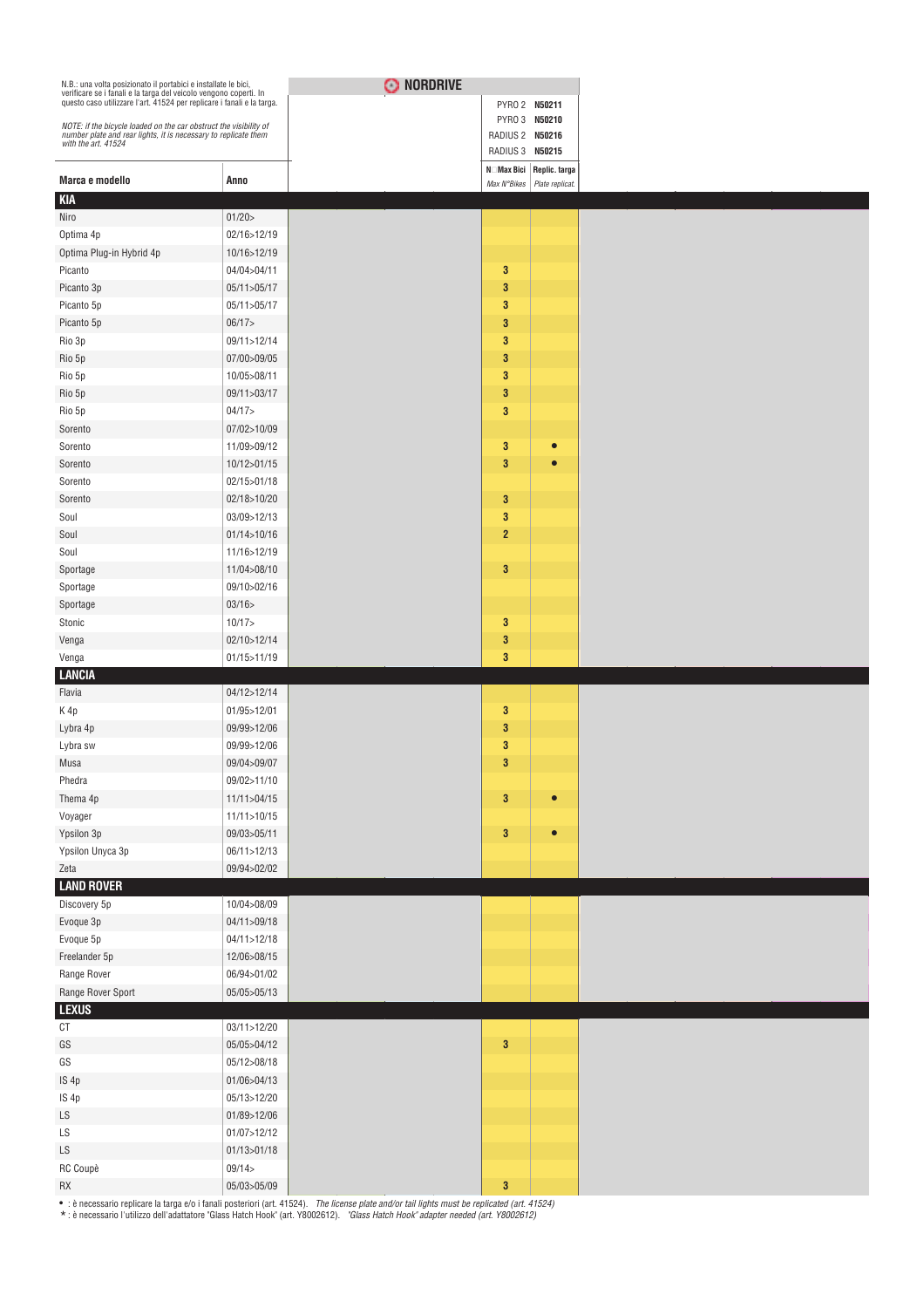|                                                                                                                                                                                                               |               | O NORDRIVE |                 |                                                           |
|---------------------------------------------------------------------------------------------------------------------------------------------------------------------------------------------------------------|---------------|------------|-----------------|-----------------------------------------------------------|
| N.B.: una volta posizionato il portabici e installate le bici,<br>verificare se i fanali e la targa del veicolo vengono coperti. In<br>questo caso utilizzare l'art. 41524 per replicare i fanali e la targa. |               |            | PYRO 2 N50211   |                                                           |
|                                                                                                                                                                                                               |               |            | PYRO 3 N50210   |                                                           |
| NOTE: if the bicycle loaded on the car obstruct the visibility of number plate and rear lights, it is necessary to replicate them<br>with the art. 41524                                                      |               |            | RADIUS 2 N50216 |                                                           |
|                                                                                                                                                                                                               |               |            | RADIUS 3 N50215 |                                                           |
| Marca e modello                                                                                                                                                                                               | Anno          |            |                 | N□Max Bici Replic. targa<br>Max N°Bikes   Plate replicat. |
| <b>LEXUS</b>                                                                                                                                                                                                  |               |            |                 |                                                           |
| <b>RX</b>                                                                                                                                                                                                     | 06/09>12/15   |            |                 |                                                           |
| <b>MAZDA</b>                                                                                                                                                                                                  |               |            |                 |                                                           |
| 23p                                                                                                                                                                                                           | 01/03>09/07   |            | 3               |                                                           |
| 23p                                                                                                                                                                                                           | 10/07>02/15   |            | 3               |                                                           |
| 25p                                                                                                                                                                                                           | 01/03>09/07   |            | 3               |                                                           |
| 25p                                                                                                                                                                                                           | 10/07>02/11   |            | 3               |                                                           |
| 25p                                                                                                                                                                                                           | 03/11>02/15   |            | 3               |                                                           |
| 2 5p                                                                                                                                                                                                          | 03/15         |            |                 |                                                           |
| 3 4p                                                                                                                                                                                                          | 01/04>10/10   |            |                 |                                                           |
| 3 4p                                                                                                                                                                                                          | 11/10>09/13   |            |                 |                                                           |
| 35p                                                                                                                                                                                                           | 01/04>03/09   |            | 3               |                                                           |
| 35p                                                                                                                                                                                                           | 04/09>12/13   |            |                 |                                                           |
| 35p                                                                                                                                                                                                           | 01/14 > 12/18 |            |                 |                                                           |
| 5 5p                                                                                                                                                                                                          | 08/05>10/10   |            |                 |                                                           |
| 55p                                                                                                                                                                                                           | 11/10>10/13   |            | 3               |                                                           |
| 6 4p                                                                                                                                                                                                          | 10/03>03/08   |            |                 |                                                           |
| 64p                                                                                                                                                                                                           | 04/08>12/12   |            |                 |                                                           |
| 6 4p                                                                                                                                                                                                          | 01/13>10/18   |            |                 |                                                           |
| 6 Wagon                                                                                                                                                                                                       | 09/02>03/08   |            | $\mathbf{3}$    |                                                           |
| 6 Wagon                                                                                                                                                                                                       | 04/08>12/12   |            | 3               |                                                           |
| 6 Wagon                                                                                                                                                                                                       | 01/13>01/15   |            | 3               |                                                           |
| 6 Wagon                                                                                                                                                                                                       | 02/15>10/18   |            | 3               |                                                           |
| 6 Wagon                                                                                                                                                                                                       | 11/18         |            | 3               |                                                           |
| 626 sw                                                                                                                                                                                                        | 06/98>09/03   |            |                 |                                                           |
| $CX-3$                                                                                                                                                                                                        | 06/15         |            |                 |                                                           |
| $CX-5$                                                                                                                                                                                                        | 04/12>05/17   |            |                 |                                                           |
| $CX-5$                                                                                                                                                                                                        | 06/17>02/19   |            |                 |                                                           |
| $CX-7$                                                                                                                                                                                                        | 06/07>12/13   |            |                 |                                                           |
| <b>MPV</b>                                                                                                                                                                                                    | 06/00>04/06   |            |                 |                                                           |
| $MX-5$                                                                                                                                                                                                        | 01/98>12/05   |            |                 |                                                           |
| Premacy                                                                                                                                                                                                       | 03/99>07/05   |            |                 |                                                           |
| RX-8                                                                                                                                                                                                          | 04/03>06/11   |            |                 |                                                           |
| Tribute                                                                                                                                                                                                       | 09/01>04/06   |            |                 |                                                           |
| <b>MERCEDES</b>                                                                                                                                                                                               |               |            |                 |                                                           |
| Citan (van)                                                                                                                                                                                                   | 10/12         |            |                 |                                                           |
| CL                                                                                                                                                                                                            | 03/00>08/06   |            |                 |                                                           |
| $\mathbb{C}\mathsf{L}$                                                                                                                                                                                        | 09/06>12/13   |            |                 |                                                           |
| CLA 4p                                                                                                                                                                                                        | 02/13>04/19   |            |                 |                                                           |
| CLA 4p                                                                                                                                                                                                        | 05/19         |            | 3               | $\bullet$                                                 |
| Classe A 3p                                                                                                                                                                                                   | 09/04>12/10   |            | $\bf{3}$        |                                                           |
| Classe A 5p                                                                                                                                                                                                   | 09/04>09/12   |            | 3               |                                                           |
| Classe A Berlina 4p                                                                                                                                                                                           | 03/19         |            | 3               |                                                           |
| Classe B                                                                                                                                                                                                      | 05/05>09/11   |            | $\mathbf{3}$    |                                                           |
| Classe B                                                                                                                                                                                                      | 12/14>01/19   |            |                 |                                                           |
| Classe C 4p                                                                                                                                                                                                   | 05/93>04/00   |            |                 |                                                           |
| Classe C 4p                                                                                                                                                                                                   | 05/00>01/07   |            |                 |                                                           |
| Classe C 4p                                                                                                                                                                                                   | 02/07>02/14   |            | $\mathbf 3$     |                                                           |
| Classe C 4p                                                                                                                                                                                                   | 03/14         |            | $\mathbf 3$     |                                                           |
| Classe C sw                                                                                                                                                                                                   | 04/01>12/07   |            |                 |                                                           |
| Classe C sw                                                                                                                                                                                                   | 01/08>02/11   |            | 3               |                                                           |
| Classe C sw                                                                                                                                                                                                   | 03/11>08/14   |            | $\mathbf{3}$    |                                                           |
| Classe C Coupè 2p                                                                                                                                                                                             | 04/11>11/15   |            |                 |                                                           |
| Classe E 4p                                                                                                                                                                                                   | 06/95>02/02   |            |                 |                                                           |
| Classe E 4p                                                                                                                                                                                                   | 03/02>02/09   |            | 3               |                                                           |
| Classe E 4p                                                                                                                                                                                                   | 03/09>06/16   |            |                 |                                                           |
| Classe E $4p$                                                                                                                                                                                                 | 07/16>08/20   |            |                 |                                                           |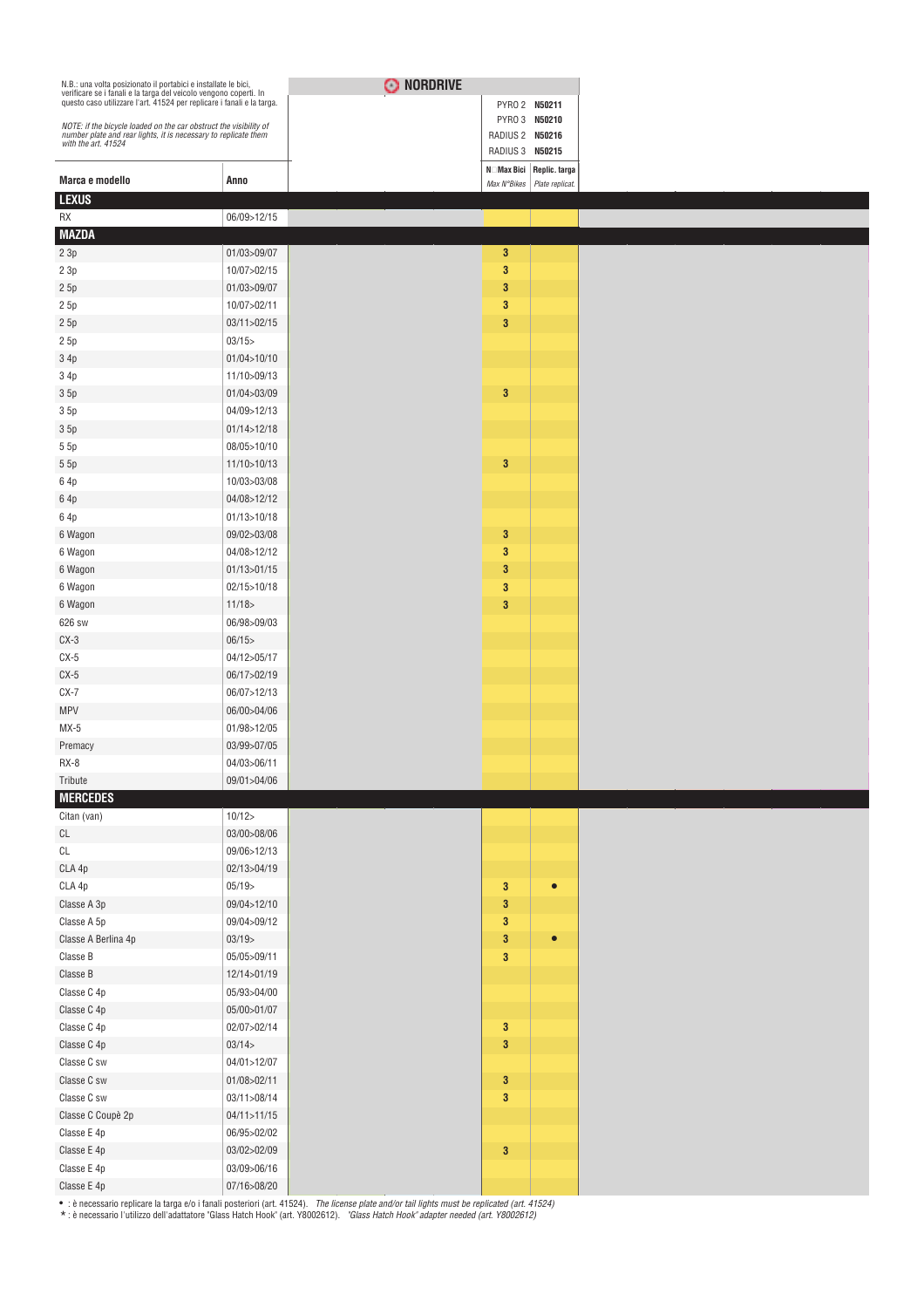| N.B.: una volta posizionato il portabici e installate le bici,<br>verificare se i fanali e la targa del veicolo vengono coperti. In<br>questo caso utilizzare l'art. 41524 per replicare i fanali e la targa. |             |
|---------------------------------------------------------------------------------------------------------------------------------------------------------------------------------------------------------------|-------------|
|                                                                                                                                                                                                               |             |
| NOTE: if the bicycle loaded on the car obstruct the visibility of number plate and rear lights, it is necessary to replicate them                                                                             |             |
| with the art. 41524                                                                                                                                                                                           |             |
|                                                                                                                                                                                                               |             |
| Marca e modello<br><b>MERCEDES</b>                                                                                                                                                                            | Anno        |
| Classe E sw                                                                                                                                                                                                   | 05/96>02/03 |
| Classe E sw                                                                                                                                                                                                   | 03/03>08/09 |
| Classe E sw                                                                                                                                                                                                   | 09/09>11/16 |
| Classe E Cabrio                                                                                                                                                                                               | 01/10>02/13 |
| Classe E Coupè 2p                                                                                                                                                                                             | 03/09>04/17 |
| Classe R                                                                                                                                                                                                      | 02/06>12/13 |
| Classe R Long                                                                                                                                                                                                 | 02/06>12/13 |
| Classe S                                                                                                                                                                                                      | 10/98>08/05 |
| Classe S                                                                                                                                                                                                      | 09/05>08/13 |
| <b>CLK</b>                                                                                                                                                                                                    | 01/96>05/02 |
| <b>CLK</b>                                                                                                                                                                                                    | 06/02>12/09 |
| CLS                                                                                                                                                                                                           | 10/04>11/10 |
| CLS                                                                                                                                                                                                           | 12/10>01/18 |
| GL                                                                                                                                                                                                            | 09/06>06/12 |
| GLE 5p                                                                                                                                                                                                        | 07/15>12/18 |
| GLK                                                                                                                                                                                                           | 10/08>09/15 |
| ML                                                                                                                                                                                                            | 01/98>06/05 |
| ML                                                                                                                                                                                                            | 07/05>09/11 |
| ML                                                                                                                                                                                                            | 10/11>12/15 |
| Viano                                                                                                                                                                                                         | 09/03>02/14 |
| Vito Tourer                                                                                                                                                                                                   | 01/15       |
| <b>MINI</b>                                                                                                                                                                                                   |             |
| Clubman (F54) 5p                                                                                                                                                                                              | 11/14>08/19 |
| Clubman (R55)                                                                                                                                                                                                 | 09/10>06/15 |
| Countryman (F60)                                                                                                                                                                                              | 02/17>08/20 |
| Mini (F55) 5p                                                                                                                                                                                                 | 07/14>03/18 |
| Mini (F56) 3p                                                                                                                                                                                                 | 03/14>03/18 |
| Mini (R50) 3p                                                                                                                                                                                                 | 09/01>10/06 |
| Mini (R56) 3p                                                                                                                                                                                                 | 11/06>02/14 |
| Paceman (R61)                                                                                                                                                                                                 | 03/13>05/17 |
| <b>MITSUBISHI</b>                                                                                                                                                                                             |             |
| ASX                                                                                                                                                                                                           | 07/10>07/19 |
| Colt 3p                                                                                                                                                                                                       | 01/09>05/12 |
| Colt 5p                                                                                                                                                                                                       | 06/04>12/08 |
| Colt 5p                                                                                                                                                                                                       | 01/09>05/12 |
| I-Miev                                                                                                                                                                                                        | 01/11>08/19 |
| Lancer 4p                                                                                                                                                                                                     | 09/03>06/08 |
| Lancer 4p                                                                                                                                                                                                     | 07/08>12/11 |
| Lancer Evolution 4p                                                                                                                                                                                           | 07/08>12/12 |
| Lancer Sportback 5p                                                                                                                                                                                           | 07/08>12/11 |
| Outlander                                                                                                                                                                                                     | 05/03>01/07 |
| Outlander                                                                                                                                                                                                     | 02/07>09/12 |
| Outlander                                                                                                                                                                                                     | 10/12>09/15 |
| Outlander                                                                                                                                                                                                     | 10/15       |
| Space Star 5p                                                                                                                                                                                                 | 04/13>03/16 |
| Space Star 5p                                                                                                                                                                                                 | 04/16       |
| <b>NISSAN</b>                                                                                                                                                                                                 |             |
| 370Z                                                                                                                                                                                                          | 07/09>11/14 |
| Almera 5p                                                                                                                                                                                                     | 04/00>12/06 |
| Cube                                                                                                                                                                                                          | 03/10>12/11 |
| Evalia                                                                                                                                                                                                        | 10/11 >     |
| Juke                                                                                                                                                                                                          | 10/10>04/18 |
| Juke                                                                                                                                                                                                          | 05/18>11/19 |
| Leaf                                                                                                                                                                                                          | 04/12>08/17 |
| Leaf                                                                                                                                                                                                          | 09/17       |
| Micra                                                                                                                                                                                                         | 09/00>12/02 |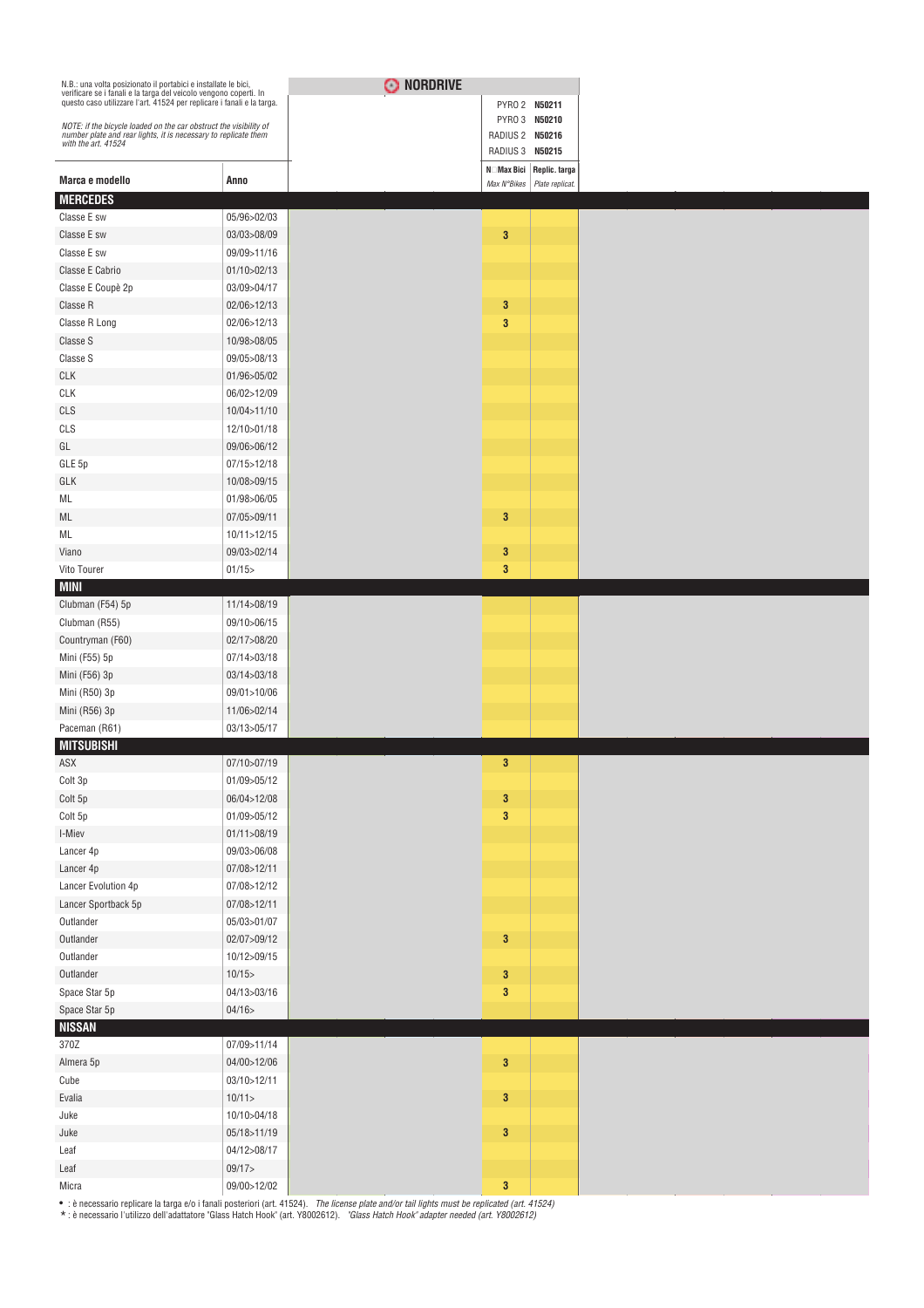| N.B.: una volta posizionato il portabici e installate le bici,<br>verificare se i fanali e la targa del veicolo vengono coperti. In<br>questo caso utilizzare l'art. 41524 per replicare i fanali e la targa. |             |
|---------------------------------------------------------------------------------------------------------------------------------------------------------------------------------------------------------------|-------------|
|                                                                                                                                                                                                               |             |
| NOTE: if the bicycle loaded on the car obstruct the visibility of                                                                                                                                             |             |
| number plate and rear lights, it is necessary to replicate them<br>with the art. 41524                                                                                                                        |             |
|                                                                                                                                                                                                               |             |
| Marca e modello                                                                                                                                                                                               | Anno        |
| <b>NISSAN</b>                                                                                                                                                                                                 |             |
| Micra                                                                                                                                                                                                         | 11/10>08/13 |
| Micra                                                                                                                                                                                                         | 09/13>02/17 |
| Micra                                                                                                                                                                                                         | 03/17       |
| Micra 3p                                                                                                                                                                                                      | 01/03>10/10 |
| Micra 5p                                                                                                                                                                                                      | 01/03>09/07 |
| Micra 5p                                                                                                                                                                                                      | 10/07>10/10 |
| Murano                                                                                                                                                                                                        | 10/08>05/15 |
| Note                                                                                                                                                                                                          | 03/06>09/13 |
| Note                                                                                                                                                                                                          | 10/13>10/17 |
| Pathfinder                                                                                                                                                                                                    | 01/97>02/05 |
| Pathfinder                                                                                                                                                                                                    | 03/05>09/10 |
| Primera 4p                                                                                                                                                                                                    | 01/02>12/08 |
| Primera sw                                                                                                                                                                                                    | 01/02>12/08 |
| Qashqai                                                                                                                                                                                                       | 03/07>01/14 |
| Qashqai                                                                                                                                                                                                       | 01/14       |
| Qashqai+2                                                                                                                                                                                                     | 09/08>01/14 |
| X-Trail                                                                                                                                                                                                       | 09/01>05/14 |
| <b>OPEL</b>                                                                                                                                                                                                   |             |
| Adam                                                                                                                                                                                                          | 02/13>12/19 |
| <b>Adam Rocks</b>                                                                                                                                                                                             | 09/14>12/19 |
| Agila                                                                                                                                                                                                         | 05/00>01/08 |
| Agila                                                                                                                                                                                                         | 02/08>10/15 |
| Ampera                                                                                                                                                                                                        | 03/12>05/15 |
| Astra F 5p                                                                                                                                                                                                    | 09/91>08/02 |
| Astra G 3p                                                                                                                                                                                                    | 11/00>03/05 |
| Astra G 5p                                                                                                                                                                                                    | 04/98>02/04 |
| Astra G sw                                                                                                                                                                                                    | 10/98>02/04 |
| Astra H 5p                                                                                                                                                                                                    | 03/04>12/09 |
| Astra H GTC 3p                                                                                                                                                                                                | 04/05>08/11 |
| Astra H Sports Tourer                                                                                                                                                                                         | 03/04>10/10 |
| Astra J 4p                                                                                                                                                                                                    | 09/12>11/14 |
| Astra J 4p                                                                                                                                                                                                    | 12/14>08/18 |
| Astra J 5p                                                                                                                                                                                                    | 01/10>10/12 |
| Astra J 5p                                                                                                                                                                                                    | 11/12>10/15 |
| Astra J GTC 3p                                                                                                                                                                                                | 01/14>08/18 |
| Astra J Sports Tourer                                                                                                                                                                                         | 11/10>10/12 |
| Astra J Sports Tourer                                                                                                                                                                                         | 11/12>02/16 |
| Astra K 5p                                                                                                                                                                                                    | 11/15>10/19 |
| Astra K Sports Tourer                                                                                                                                                                                         | 03/16>10/19 |
| Corsa C 3p                                                                                                                                                                                                    | 10/00>08/06 |
| Corsa C 5p                                                                                                                                                                                                    | 10/00>08/06 |
| Corsa D 3p                                                                                                                                                                                                    | 09/06>11/14 |
| Corsa D 5p                                                                                                                                                                                                    | 09/06>11/14 |
| Corsa E 3p                                                                                                                                                                                                    | 12/14>08/19 |
| Corsa E 5p                                                                                                                                                                                                    | 12/14>08/19 |
| Insignia 4p                                                                                                                                                                                                   | 02/09>04/17 |
| Karl                                                                                                                                                                                                          | 12/14>12/19 |
| Karl Rocks                                                                                                                                                                                                    | 03/17>12/19 |
| Meriva (No profilo cromato)                                                                                                                                                                                   | 04/03>04/10 |
| Meriva                                                                                                                                                                                                        | 05/10>01/14 |
| Meriva                                                                                                                                                                                                        | 02/14>05/17 |
| Mokka                                                                                                                                                                                                         | 11/12>03/16 |
| Mokka X                                                                                                                                                                                                       | 04/16>12/19 |
| Omega sw                                                                                                                                                                                                      | 06/94>12/03 |
| Signum                                                                                                                                                                                                        | 06/03>12/08 |
| Tigra TwinTop                                                                                                                                                                                                 | 09/04>12/09 |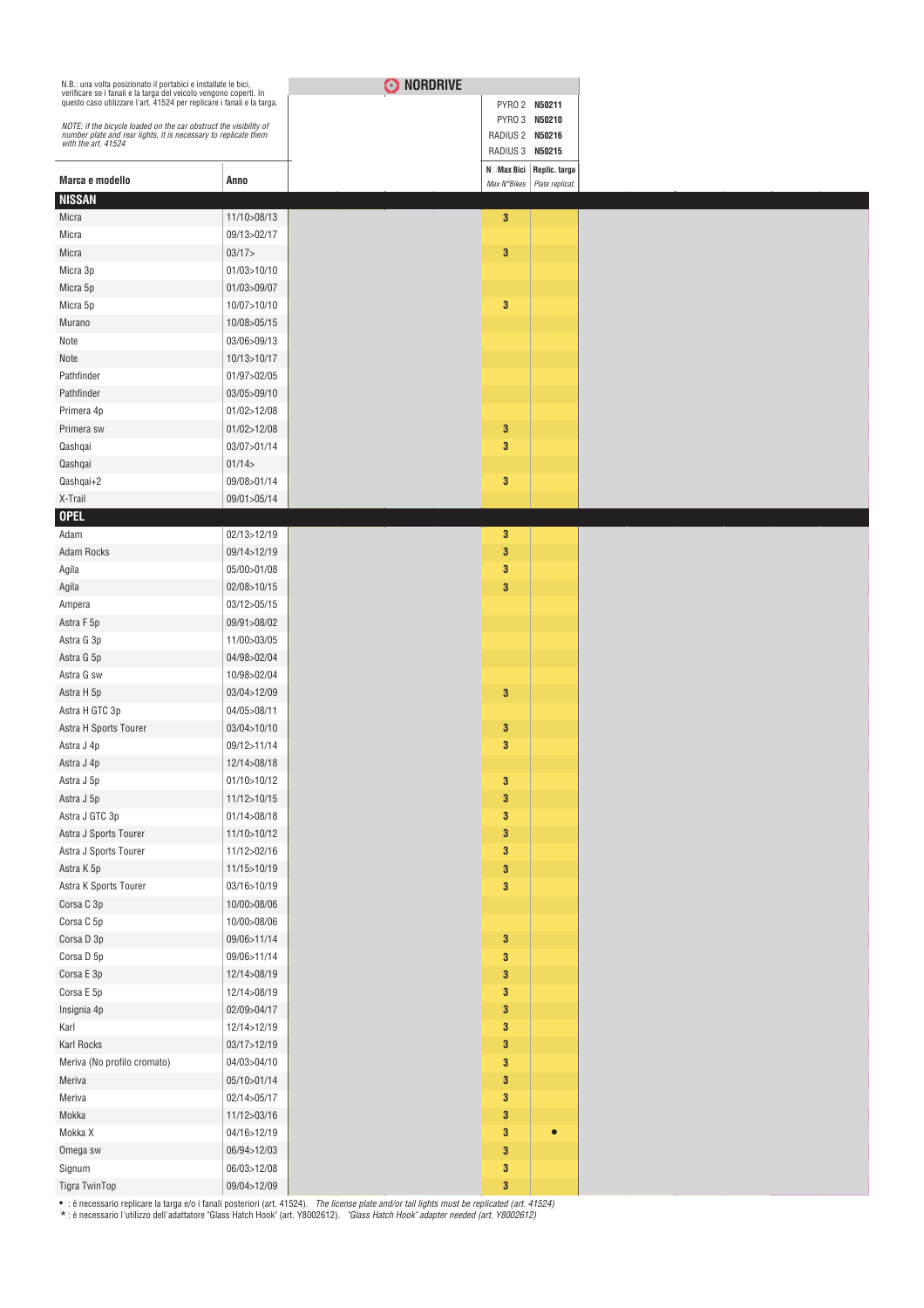| N.B.: una volta posizionato il portabici e installate le bici,<br>verificare se i fanali e la targa del veicolo vengono coperti. In<br>questo caso utilizzare l'art. 41524 per replicare i fanali e la targa. |                            |
|---------------------------------------------------------------------------------------------------------------------------------------------------------------------------------------------------------------|----------------------------|
|                                                                                                                                                                                                               |                            |
| NOTE: if the bicycle loaded on the car obstruct the visibility of                                                                                                                                             |                            |
| number plate and rear lights, it is necessary to replicate them<br>with the art. 41524                                                                                                                        |                            |
|                                                                                                                                                                                                               |                            |
| Marca e modello                                                                                                                                                                                               | Anno                       |
| <b>OPEL</b>                                                                                                                                                                                                   |                            |
| Vectra 4p                                                                                                                                                                                                     | 01/96>09/02                |
| Vectra 4p                                                                                                                                                                                                     | 05/02>01/09                |
| Vectra 5p                                                                                                                                                                                                     | 01/96>09/02                |
| Vectra 5p                                                                                                                                                                                                     | 10/02>01/09                |
| Vectra sw                                                                                                                                                                                                     | 01/04>02/09                |
| Zafira                                                                                                                                                                                                        | 04/99>08/05                |
| Zafira                                                                                                                                                                                                        | 09/05>10/11                |
| Zafira One                                                                                                                                                                                                    | 11/11>07/15                |
| Zafira Tourer                                                                                                                                                                                                 | 11/11>10/16                |
| Zafira Tourer<br><b>PEUGEOT</b>                                                                                                                                                                               | 11/16>12/19                |
| 1007                                                                                                                                                                                                          | 05/05>05/10                |
| 106                                                                                                                                                                                                           | 09/91>06/04                |
| 108 3p                                                                                                                                                                                                        | 06/14                      |
| 108 5p                                                                                                                                                                                                        | 06/14                      |
| 108 Top! 3p                                                                                                                                                                                                   | 06/14>06/19                |
| 108 Top! 5p                                                                                                                                                                                                   | 06/14>06/19                |
| 2008                                                                                                                                                                                                          | 06/13>11/19                |
| 206 3p                                                                                                                                                                                                        | 09/98>02/09                |
| 206 5p                                                                                                                                                                                                        | 09/98>02/09                |
| 206 cc                                                                                                                                                                                                        | 02/01>03/07                |
| 206 Plus 3p                                                                                                                                                                                                   | 03/09>01/13                |
| 206 Plus 5p                                                                                                                                                                                                   | 03/09>01/13                |
| 207 3p                                                                                                                                                                                                        | 05/06>11/12                |
| 207 5p                                                                                                                                                                                                        | 05/06>11/12                |
| 207 sw                                                                                                                                                                                                        | 07/07>12/13                |
| 207 Plus 3p                                                                                                                                                                                                   | 02/13>08/14                |
| 207 Plus 5p                                                                                                                                                                                                   | 02/13>08/14                |
| 208 3p                                                                                                                                                                                                        | 04/12>07/18                |
| 208 5p                                                                                                                                                                                                        | 04/12>10/19                |
| 208 5p                                                                                                                                                                                                        | 11/19                      |
| 3008                                                                                                                                                                                                          | 05/09>11/13                |
| 3008                                                                                                                                                                                                          | 12/13>09/16                |
| 306 5p                                                                                                                                                                                                        | 03/93>05/01                |
| 307 3p                                                                                                                                                                                                        | 06/01>08/07                |
| 307 5p                                                                                                                                                                                                        | 06/01>08/07                |
| 307 sw                                                                                                                                                                                                        | 05/02>04/08                |
| 308 5p                                                                                                                                                                                                        | 09/07>09/13                |
| 308 5p                                                                                                                                                                                                        | 10/13>08/17                |
| 308 sw                                                                                                                                                                                                        | 05/08>04/14                |
| 308 sw                                                                                                                                                                                                        | 05/14>08/17                |
| 4007                                                                                                                                                                                                          | 07/08>12/12                |
| 406                                                                                                                                                                                                           | 04/99>02/05                |
| 406 sw                                                                                                                                                                                                        | 04/99>02/05                |
| 407 4p                                                                                                                                                                                                        | 05/04>05/11                |
| 407 sw                                                                                                                                                                                                        | 09/04>06/08                |
| 407 sw                                                                                                                                                                                                        | 07/08>12/11                |
| 5008                                                                                                                                                                                                          | 11/09>11/13                |
| 5008                                                                                                                                                                                                          | 12/13>12/16                |
| 508 4p                                                                                                                                                                                                        | 03/11>08/14                |
| 607<br>806                                                                                                                                                                                                    | 04/00>12/10<br>01/98>09/02 |
| Bipper Tepee 5p                                                                                                                                                                                               | 03/09>12/17                |
| Expert (van)                                                                                                                                                                                                  | 01/07>03/16                |
| lon                                                                                                                                                                                                           | 03/11>11/19                |
| Partner Tepee 5p                                                                                                                                                                                              | 05/08>02/12                |
|                                                                                                                                                                                                               |                            |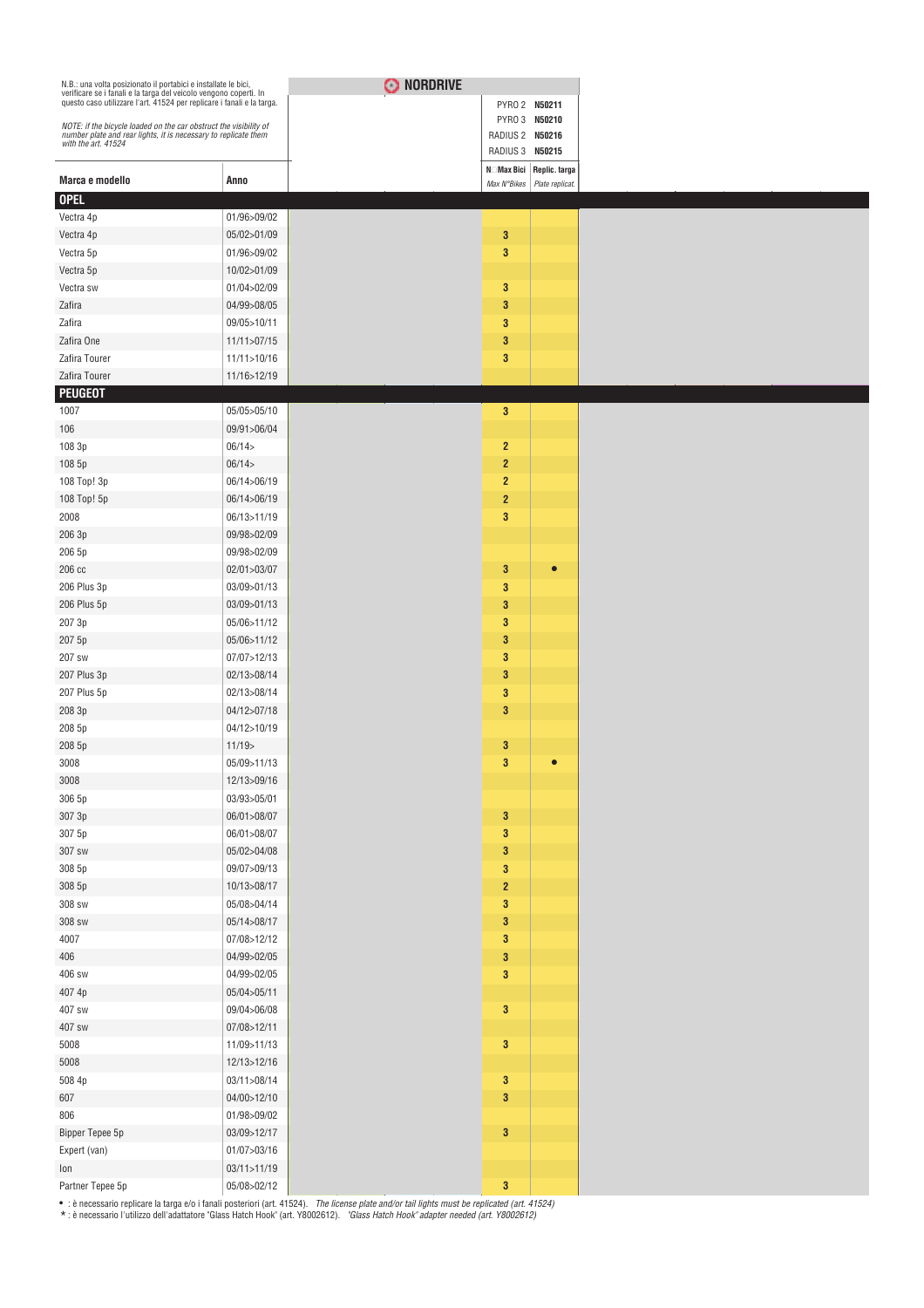| N.B.: una volta posizionato il portabici e installate le bici,<br>verificare se i fanali e la targa del veicolo vengono coperti. In<br>questo caso utilizzare l'art. 41524 per replicare i fanali e la targa. |                      | O NORDRIVE |                 |                          |
|---------------------------------------------------------------------------------------------------------------------------------------------------------------------------------------------------------------|----------------------|------------|-----------------|--------------------------|
|                                                                                                                                                                                                               |                      |            |                 | PYRO 2 N50211            |
| NOTE: if the bicycle loaded on the car obstruct the visibility of<br>number plate and rear lights, it is necessary to replicate them                                                                          |                      |            | RADIUS 2 N50216 | PYRO 3 N50210            |
| with the art. 41524                                                                                                                                                                                           |                      |            | RADIUS 3 N50215 |                          |
|                                                                                                                                                                                                               |                      |            |                 | N□Max Bici Replic. targa |
| Marca e modello                                                                                                                                                                                               | Anno                 |            | Max N°Bikes     | Plate replicat.          |
| <b>PEUGEOT</b>                                                                                                                                                                                                |                      |            |                 |                          |
| Partner Tepee 5p                                                                                                                                                                                              | 03/12>02/15          |            |                 |                          |
| Partner Tepee 5p<br>Rifter                                                                                                                                                                                    | 03/15>08/18<br>08/18 |            | 3<br>3          |                          |
| <b>PORSCHE</b>                                                                                                                                                                                                |                      |            |                 |                          |
| Cayenne                                                                                                                                                                                                       | 02/10>12/17          |            |                 |                          |
| Macan                                                                                                                                                                                                         | 12/13                |            |                 |                          |
| <b>RENAULT</b>                                                                                                                                                                                                |                      |            |                 |                          |
| Clio II 3p                                                                                                                                                                                                    | 03/98>09/05          |            | 3               |                          |
| Clio II 5p                                                                                                                                                                                                    | 03/98>09/05          |            | 3               |                          |
| Clio II Storia 3p                                                                                                                                                                                             | 10/05>12/10          |            | 3               |                          |
| Clio II Storia 5p                                                                                                                                                                                             | 10/05>12/10          |            | 3               |                          |
| Clio III 3p                                                                                                                                                                                                   | 10/05>04/09          |            | 3               | $\bullet$                |
| Clio III 3p                                                                                                                                                                                                   | 05/09>01/13          |            | 3               |                          |
| Clio III 5p                                                                                                                                                                                                   | 10/05>04/09          |            | 3               |                          |
| Clio III 5p                                                                                                                                                                                                   | 05/09>01/13          |            | 3               |                          |
| Clio III Sportour                                                                                                                                                                                             | 02/08>08/13          |            | 3               |                          |
| Fluence                                                                                                                                                                                                       | 01/12>04/15          |            |                 |                          |
| <b>Grand Modus</b>                                                                                                                                                                                            | 02/08>03/13          |            | 3               |                          |
| Grand Scenic 7 posti                                                                                                                                                                                          | 04/04>04/09          |            | 3               |                          |
| Kadjar                                                                                                                                                                                                        | 06/15                |            | 3               |                          |
| Koleos                                                                                                                                                                                                        | 06/08>09/11          |            | 3               |                          |
| Koleos                                                                                                                                                                                                        | 10/11>01/13          |            |                 |                          |
| Koleos                                                                                                                                                                                                        | 02/13>01/14          |            | 3               |                          |
| Koleos                                                                                                                                                                                                        | 08/17>02/20          |            | 3               |                          |
| Laguna II 5p                                                                                                                                                                                                  | 03/01>09/07          |            |                 |                          |
| Laguna II Grandtour                                                                                                                                                                                           | 03/01>09/07          |            |                 |                          |
| Laguna III 5p                                                                                                                                                                                                 | 10/07>04/13          |            |                 |                          |
| Megane II 3p                                                                                                                                                                                                  | 10/02>10/08          |            |                 |                          |
| Megane II Grandtour                                                                                                                                                                                           | 09/03>08/09          |            | 3               |                          |
| Megane III 5p                                                                                                                                                                                                 | 11/08>12/15          |            | 3               |                          |
| Megane III 5p                                                                                                                                                                                                 | 04/12>11/13          |            |                 |                          |
| Megane III Sportour                                                                                                                                                                                           | 09/09>09/16          |            | 3               |                          |
| Modus                                                                                                                                                                                                         | 09/04>06/13          |            | $\bf{3}$        |                          |
| Scenic                                                                                                                                                                                                        | 03/00>05/03          |            | 3               |                          |
| Scenic                                                                                                                                                                                                        | 06/03>08/09          |            | $\mathbf{3}$    |                          |
| Scenic 7 posti                                                                                                                                                                                                | 05/09>10/16          |            |                 |                          |
| Scenic RX4                                                                                                                                                                                                    | 01/99>12/02          |            |                 |                          |
| Scenic X-Mod 5 posti                                                                                                                                                                                          | 09/09>09/16          |            | 3               |                          |
| Talisman 4p                                                                                                                                                                                                   | 02/16>12/20          |            | 3               |                          |
| Twingo                                                                                                                                                                                                        | 03/93>05/07          |            | 3               |                          |
| Twingo                                                                                                                                                                                                        | 06/07>08/14          |            | $\mathbf{3}$    |                          |
| Zoe                                                                                                                                                                                                           | 04/13>11/19          |            |                 |                          |
| ROVER / MG                                                                                                                                                                                                    |                      |            |                 |                          |
| 200                                                                                                                                                                                                           | 01/99>05/05          |            | 3               |                          |
| 75                                                                                                                                                                                                            | 01/99>05/05          |            | 3               |                          |
| 75 Tourer sw                                                                                                                                                                                                  | 01/01 > 05/05        |            | 3               |                          |
| <b>SAAB</b>                                                                                                                                                                                                   |                      |            |                 |                          |
| 9-3 Cabrio                                                                                                                                                                                                    | 01/98>06/12          |            |                 |                          |
| 9-3 Sport Sedan 4p                                                                                                                                                                                            | 07/05>06/12          |            |                 |                          |
| 9-3 SportHatch                                                                                                                                                                                                | 07/02>06/12          |            |                 |                          |
| $9-3x$                                                                                                                                                                                                        | 10/09>06/12          |            |                 |                          |
| $9-54p$                                                                                                                                                                                                       | 01/01 > 08/10        |            |                 |                          |
| $9-54p$                                                                                                                                                                                                       | 09/10>06/12          |            |                 |                          |
| 9-5 sw                                                                                                                                                                                                        | 01/01>08/10          |            |                 |                          |
| <b>SEAT</b>                                                                                                                                                                                                   |                      |            |                 |                          |
| Alhambra                                                                                                                                                                                                      | 07/00>09/10          |            | $\mathbf{3}$    |                          |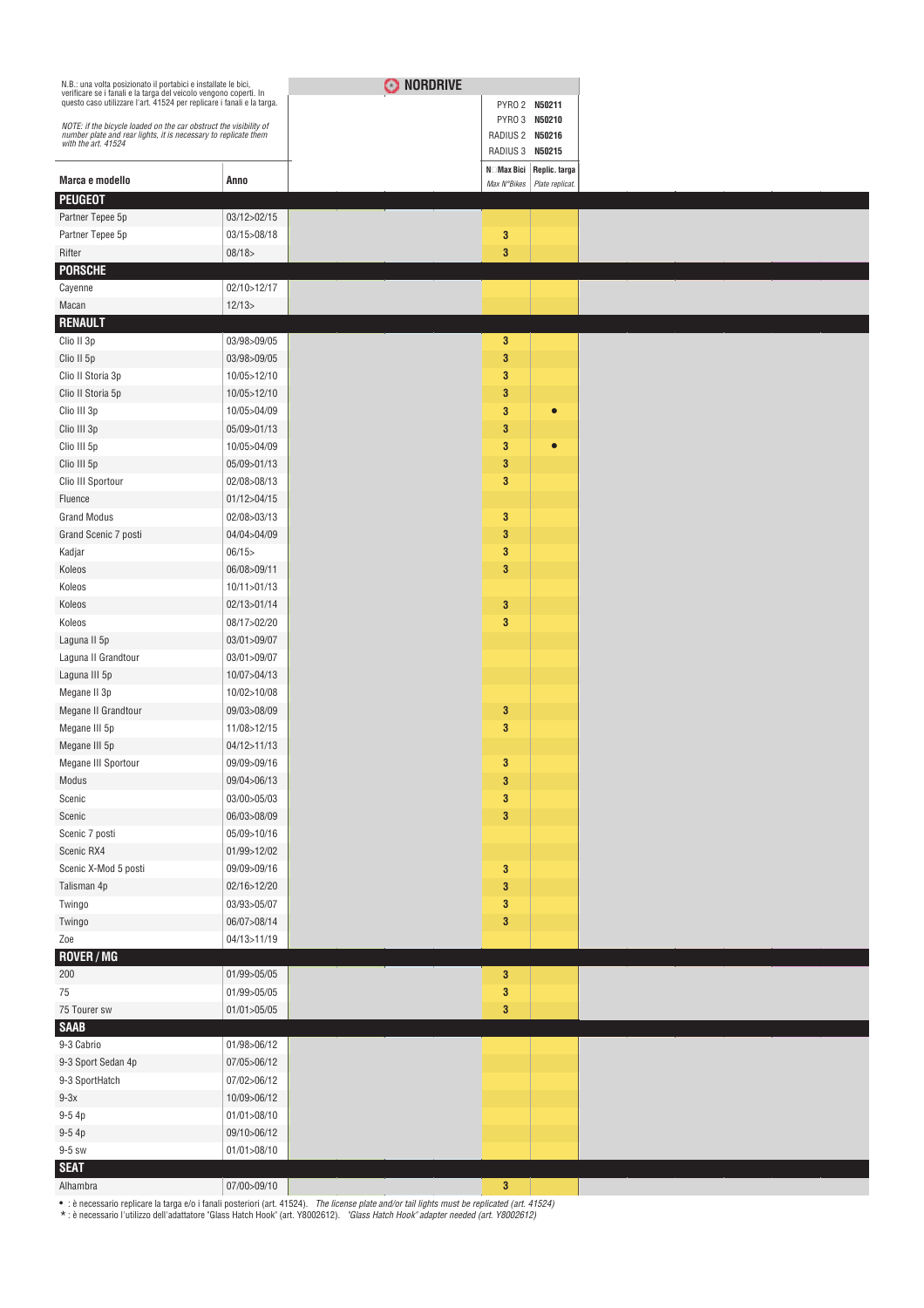| O NORDRIVE<br>N.B.: una volta posizionato il portabici e installate le bici,<br>verificare se i fanali e la targa del veicolo vengono coperti. In<br>questo caso utilizzare l'art. 41524 per replicare i fanali e la targa. |               |  |                  |                            |
|-----------------------------------------------------------------------------------------------------------------------------------------------------------------------------------------------------------------------------|---------------|--|------------------|----------------------------|
|                                                                                                                                                                                                                             |               |  |                  | PYRO 2 N50211              |
| NOTE: if the bicycle loaded on the car obstruct the visibility of<br>number plate and rear lights, it is necessary to replicate them                                                                                        |               |  | RADIUS 2 N50216  | PYRO 3 N50210              |
| with the art. 41524                                                                                                                                                                                                         |               |  | RADIUS 3 N50215  |                            |
|                                                                                                                                                                                                                             |               |  |                  | N□Max Bici   Replic. targa |
| Marca e modello                                                                                                                                                                                                             | Anno          |  | Max N°Bikes      | Plate replicat.            |
| <b>SEAT</b><br>Alhambra                                                                                                                                                                                                     | 10/10>03/21   |  | 3                |                            |
| Altea                                                                                                                                                                                                                       | 04/04>04/09   |  | 3                |                            |
| Altea                                                                                                                                                                                                                       | 05/09>12/14   |  | $\mathbf{3}$     |                            |
| Altea XL                                                                                                                                                                                                                    | 01/07>06/15   |  | 3                |                            |
| Ateca                                                                                                                                                                                                                       | 07/16>10/20   |  | $\mathbf{3}$     |                            |
| Cordoba                                                                                                                                                                                                                     | 01/03>08/09   |  |                  |                            |
| Exeo 4p                                                                                                                                                                                                                     | 05/09>12/12   |  | 3                |                            |
| Exeo ST                                                                                                                                                                                                                     | 09/09>12/12   |  | $\mathbf{3}$     |                            |
| Ibiza 3p                                                                                                                                                                                                                    | 01/02>08/09   |  | 3                |                            |
| Ibiza 5p                                                                                                                                                                                                                    | 01/02>05/08   |  | 3                |                            |
| Ibiza 5p                                                                                                                                                                                                                    | 06/08>02/12   |  | $\mathbf{3}$     |                            |
| Ibiza 5p                                                                                                                                                                                                                    | 03/12>08/15   |  |                  |                            |
| Ibiza 5p                                                                                                                                                                                                                    | 09/15>05/17   |  | 3                |                            |
| Ibiza 5p                                                                                                                                                                                                                    | 06/17         |  | $\overline{2}$   |                            |
| Ibiza SC 3p                                                                                                                                                                                                                 | 10/08>05/17   |  |                  |                            |
| Ibiza ST                                                                                                                                                                                                                    | 06/10>02/12   |  |                  |                            |
| Ibiza ST                                                                                                                                                                                                                    | 03/12>08/15   |  | $\mathbf{3}$     |                            |
| Ibiza ST                                                                                                                                                                                                                    | 09/15>05/17   |  | $\overline{2}$   |                            |
| Leon                                                                                                                                                                                                                        | 09/05>04/09   |  |                  |                            |
| Leon                                                                                                                                                                                                                        | 05/09>12/12   |  | 3                |                            |
| Leon 5p                                                                                                                                                                                                                     | 01/13>05/20   |  | $\mathbf{3}$     |                            |
| Leon SC 3p                                                                                                                                                                                                                  | 06/13>03/17   |  | 3                |                            |
| Leon SC 3p                                                                                                                                                                                                                  | 04/17>09/18   |  |                  |                            |
| Leon ST                                                                                                                                                                                                                     | 01/14>05/20   |  |                  |                            |
| Leon X-Perience                                                                                                                                                                                                             | 03/15>03/19   |  |                  |                            |
| Mii 3p                                                                                                                                                                                                                      | 05/12>09/18   |  | 3                |                            |
| Mii 5p                                                                                                                                                                                                                      | 05/12>07/20   |  | 3                |                            |
| Toledo                                                                                                                                                                                                                      | 03/99>12/04   |  |                  |                            |
| Toledo                                                                                                                                                                                                                      | 01/13>07/15   |  |                  |                            |
| <b>SKODA</b>                                                                                                                                                                                                                |               |  |                  |                            |
| Citigo 3p                                                                                                                                                                                                                   | 05/12>10/19   |  | 3                |                            |
| Citigo 5p                                                                                                                                                                                                                   | 05/12>10/19   |  | 3                |                            |
| Fabia 4p                                                                                                                                                                                                                    | 09/01>04/07   |  |                  |                            |
| Fabia 5p                                                                                                                                                                                                                    | 02/00>04/07   |  | $\bf{3}$         |                            |
| Fabia 5p                                                                                                                                                                                                                    | 05/07>01/15   |  | 3                |                            |
| Fabia 5p                                                                                                                                                                                                                    | 02/15 > 06/18 |  | $\bf{3}$         |                            |
| Fabia 5p                                                                                                                                                                                                                    | 07/18         |  | $\mathbf{2}$     |                            |
| Fabia Wagon                                                                                                                                                                                                                 | 01/01 > 12/07 |  | $\mathbf{3}$     |                            |
| Fabia Wagon                                                                                                                                                                                                                 | 01/08>03/15   |  | $\mathbf 3$      |                            |
| Fabia Wagon                                                                                                                                                                                                                 | 04/15         |  | $\overline{2}$   |                            |
| Karoq                                                                                                                                                                                                                       | 12/17>        |  | $\boldsymbol{2}$ |                            |
| Kodiaq                                                                                                                                                                                                                      | 04/17         |  | $\mathbf{3}$     |                            |
| Octavia 5p                                                                                                                                                                                                                  | 09/04>02/13   |  |                  |                            |
| Octavia 5p                                                                                                                                                                                                                  | 03/13>05/20   |  |                  |                            |
| Octavia Wagon                                                                                                                                                                                                               | 01/05>04/13   |  | $\mathbf 3$      |                            |
| Octavia Wagon                                                                                                                                                                                                               | 05/13>05/20   |  | $\mathbf 3$      |                            |
| Rapid 5p                                                                                                                                                                                                                    | 01/13>12/14   |  |                  |                            |
| Rapid Spaceback                                                                                                                                                                                                             | 11/13>04/17   |  | $\mathbf 3$      |                            |
| Rapid Spaceback                                                                                                                                                                                                             | 05/17>04/19   |  | $\mathbf 3$      |                            |
| Roomster                                                                                                                                                                                                                    | 09/06>03/10   |  | $\bf{3}$         |                            |
| Roomster                                                                                                                                                                                                                    | 04/10>10/15   |  | $\bf{3}$         |                            |
| Scala 5p                                                                                                                                                                                                                    | 06/19         |  | $\mathbf{3}$     |                            |
| Superb 4p                                                                                                                                                                                                                   | 05/02>08/08   |  | $\mathbf 3$      |                            |
| Superb 4p                                                                                                                                                                                                                   | 09/08 > 08/13 |  | $\mathbf{3}$     |                            |
| Superb 4p                                                                                                                                                                                                                   | 09/19         |  | $\mathbf 2$      |                            |
| Superb Wagon                                                                                                                                                                                                                | 02/10>08/13   |  | $\bf{3}$         |                            |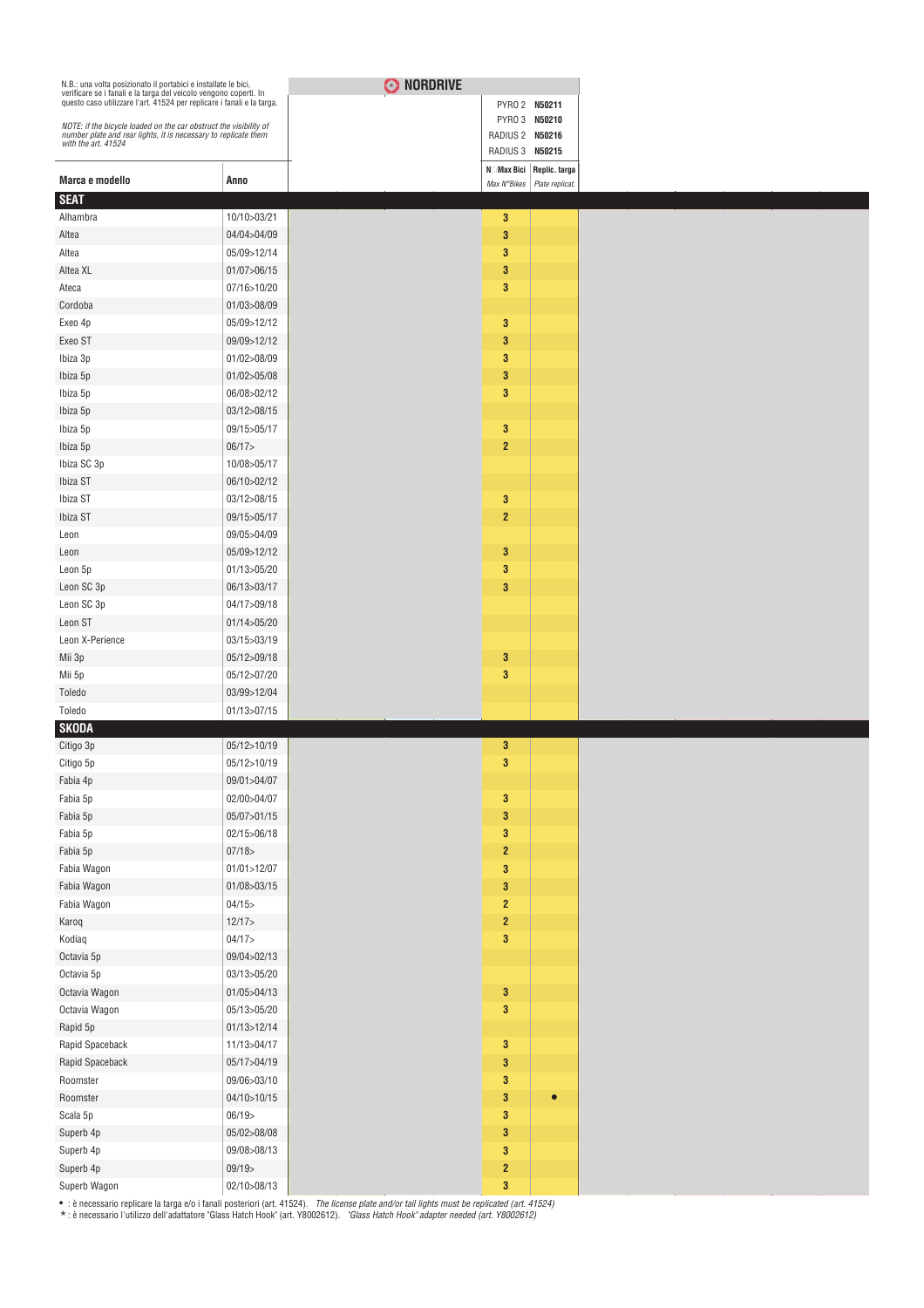| N.B.: una volta posizionato il portabici e installate le bici,<br>verificare se i fanali e la targa del veicolo vengono coperti. In<br>questo caso utilizzare l'art. 41524 per replicare i fanali e la targa. |                            | O NORDRIVE |                 |                               |
|---------------------------------------------------------------------------------------------------------------------------------------------------------------------------------------------------------------|----------------------------|------------|-----------------|-------------------------------|
|                                                                                                                                                                                                               |                            |            |                 | PYRO 2 N50211                 |
| NOTE: if the bicycle loaded on the car obstruct the visibility of number plate and rear lights, it is necessary to replicate them                                                                             |                            |            | RADIUS 2 N50216 | PYRO 3 N50210                 |
| with the art. 41524                                                                                                                                                                                           |                            |            | RADIUS 3 N50215 |                               |
| Marca e modello                                                                                                                                                                                               | Anno                       |            |                 | No Max Bici Replic. targa     |
| <b>SKODA</b>                                                                                                                                                                                                  |                            |            |                 | Max N°Bikes   Plate replicat. |
| Superb Wagon                                                                                                                                                                                                  | 09/13>09/15                |            |                 |                               |
| Yeti                                                                                                                                                                                                          | 10/09>12/17                |            | 3               |                               |
| <b>SMART</b>                                                                                                                                                                                                  |                            |            |                 |                               |
| Forfour                                                                                                                                                                                                       | 04/04>12/06                |            | $\mathbf{3}$    |                               |
| <b>SUBARU</b>                                                                                                                                                                                                 |                            |            |                 |                               |
| Brz                                                                                                                                                                                                           | 07/12>06/20                |            |                 |                               |
| Forester                                                                                                                                                                                                      | 01/97>03/08                |            | 3<br>3          |                               |
| Forester<br>Forester                                                                                                                                                                                          | 04/08>01/13<br>02/13>03/15 |            | 3               |                               |
| Forester                                                                                                                                                                                                      | 04/15>03/16                |            | 3               |                               |
| Forester                                                                                                                                                                                                      | 04/16>12/19                |            |                 |                               |
| Impreza 5p                                                                                                                                                                                                    | 06/01>09/07                |            |                 |                               |
| Impreza 5p                                                                                                                                                                                                    | 10/07>10/16                |            |                 |                               |
| Impreza 5p                                                                                                                                                                                                    | 11/16                      |            |                 |                               |
| Legacy 4p                                                                                                                                                                                                     | 01/96>04/03                |            |                 |                               |
| Legacy 4p                                                                                                                                                                                                     | 05/03>03/10                |            | 3               |                               |
| Legacy 4p                                                                                                                                                                                                     | 04/10>09/13                |            |                 |                               |
| Legacy Station Wagon                                                                                                                                                                                          | 01/99>04/03                |            |                 |                               |
| Legacy Station Wagon                                                                                                                                                                                          | 05/03>08/09                |            | 3               |                               |
| Legacy Station Wagon                                                                                                                                                                                          | 09/09>09/13                |            | 3               |                               |
| Levorg sw                                                                                                                                                                                                     | 10/15                      |            | 3               |                               |
| Outback                                                                                                                                                                                                       | 09/09>05/13                |            | 3               |                               |
| Outback                                                                                                                                                                                                       | 06/13>02/15                |            |                 |                               |
| Outback                                                                                                                                                                                                       | 03/15                      |            |                 |                               |
| Trezia                                                                                                                                                                                                        | 03/11>12/13                |            | $\mathbf{3}$    |                               |
| WRX 4p                                                                                                                                                                                                        | 09/14>09/19                |            |                 |                               |
| Xv                                                                                                                                                                                                            | 01/12>01/18                |            |                 |                               |
| Xv                                                                                                                                                                                                            | 02/18                      |            |                 |                               |
| <b>SUZUKI</b><br>Alto                                                                                                                                                                                         | 01/04>02/09                |            |                 |                               |
| Alto                                                                                                                                                                                                          | 03/09>03/15                |            | 3               |                               |
| Celerio                                                                                                                                                                                                       | 11/14>10/20                |            | 3               |                               |
| Ignis 5p                                                                                                                                                                                                      | 10/03>12/08                |            |                 |                               |
| Kizashi 4p                                                                                                                                                                                                    | 03/13>06/14                |            |                 |                               |
| $\operatorname{\mathsf{S-Cross}}$                                                                                                                                                                             | 09/13                      |            |                 |                               |
| Splash                                                                                                                                                                                                        | 03/08>05/12                |            | $\mathbf 3$     |                               |
| Splash                                                                                                                                                                                                        | 06/12>09/15                |            |                 |                               |
| Swift 3p                                                                                                                                                                                                      | 01/96>11/04                |            |                 |                               |
| Swift 3p                                                                                                                                                                                                      | 05/05>08/10                |            | $\mathbf 3$     |                               |
| Swift 3p                                                                                                                                                                                                      | 09/10>07/13                |            | 3               |                               |
| Swift 3p                                                                                                                                                                                                      | 08/13>04/17                |            |                 |                               |
| Swift 5p                                                                                                                                                                                                      | 01/96>11/04                |            |                 |                               |
| Swift 5p                                                                                                                                                                                                      | 01/06>08/10                |            | $\mathbf 3$     |                               |
| Swift 5p                                                                                                                                                                                                      | 09/10>07/13                |            | $\bf{3}$        |                               |
| Swift 5p                                                                                                                                                                                                      | 08/13>04/17                |            |                 |                               |
| SX4                                                                                                                                                                                                           | 03/06>08/13                |            | $\bf{3}$        |                               |
| Vitara 5p                                                                                                                                                                                                     | 04/15                      |            |                 |                               |
| Wagon R+                                                                                                                                                                                                      | 10/03>02/08                |            | $\bf{3}$        |                               |
| <b>TATA</b>                                                                                                                                                                                                   |                            |            |                 |                               |
| Indica                                                                                                                                                                                                        | 05/07>08/11                |            | $\mathbf{3}$    |                               |
| Vista                                                                                                                                                                                                         | 07/10>12/14                |            |                 |                               |
| <b>TESLA</b>                                                                                                                                                                                                  |                            |            |                 |                               |
| Model S                                                                                                                                                                                                       | 01/13                      |            |                 |                               |
| <b>TOYOTA</b>                                                                                                                                                                                                 |                            |            |                 |                               |
| Auris 3p                                                                                                                                                                                                      | 04/07>11/12                |            | 3               |                               |
| Auris 5p                                                                                                                                                                                                      | 04/07>11/12                |            | 3               |                               |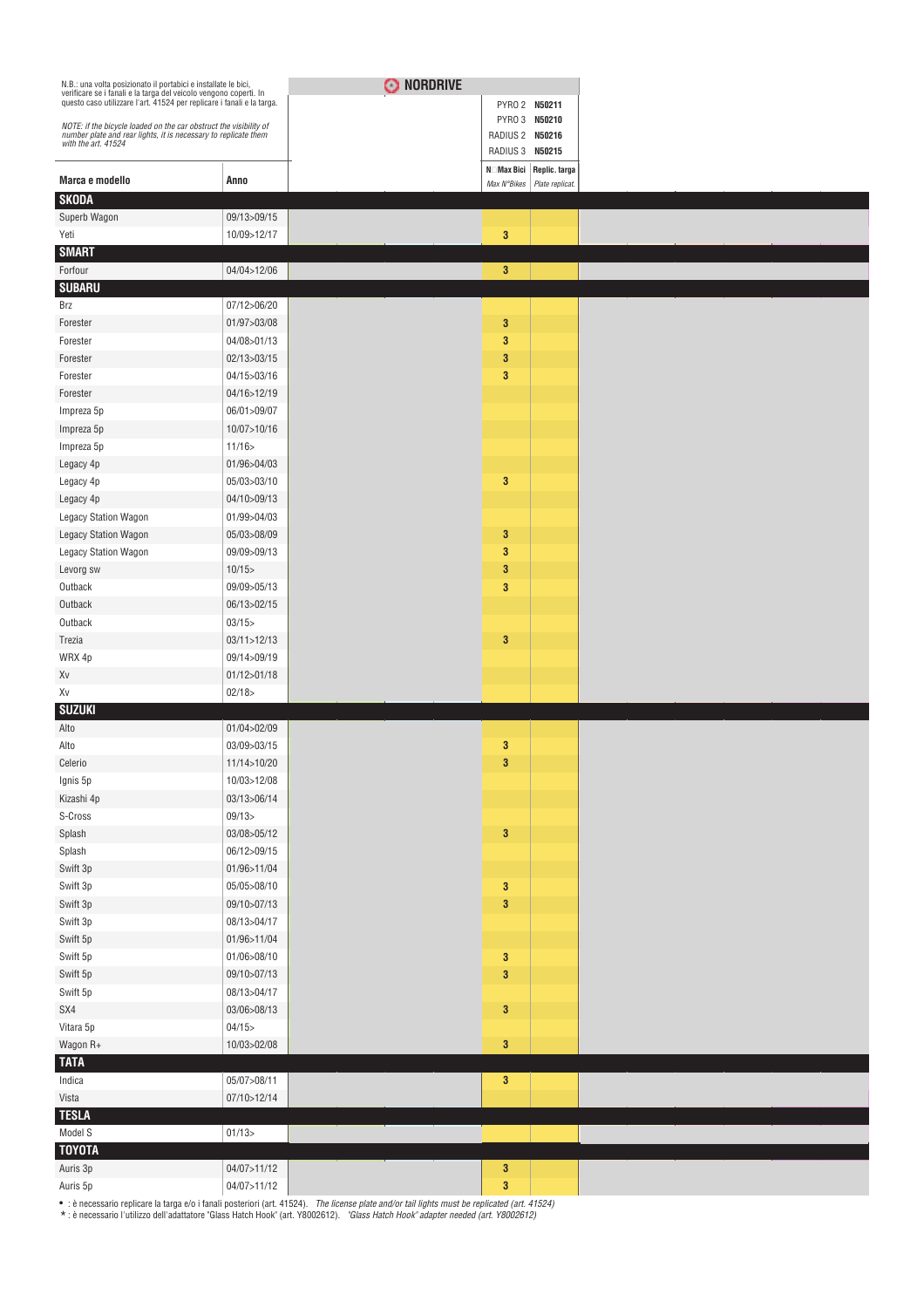| N.B.: una volta posizionato il portabici e installate le bici,<br>verificare se i fanali e la targa del veicolo vengono coperti. In<br>questo caso utilizzare l'art. 41524 per replicare i fanali e la targa. |               | O NORDRIVE |                  |                          |
|---------------------------------------------------------------------------------------------------------------------------------------------------------------------------------------------------------------|---------------|------------|------------------|--------------------------|
|                                                                                                                                                                                                               |               |            |                  | PYRO 2 N50211            |
| NOTE: if the bicycle loaded on the car obstruct the visibility of<br>number plate and rear lights, it is necessary to replicate them                                                                          |               |            | RADIUS 2 N50216  | PYRO 3 N50210            |
| with the art. 41524                                                                                                                                                                                           |               |            | RADIUS 3 N50215  |                          |
| Marca e modello                                                                                                                                                                                               | Anno          |            |                  | N□Max Bici Replic. targa |
| <b>TOYOTA</b>                                                                                                                                                                                                 |               |            | Max N°Bikes      | Plate replicat.          |
| Auris 5p                                                                                                                                                                                                      | 12/12>05/15   |            | 3                |                          |
| <b>Auris Touring Sports</b>                                                                                                                                                                                   | 10/13>05/15   |            |                  |                          |
| Avensis 4p                                                                                                                                                                                                    | 05/03>03/09   |            | 3                | О                        |
| Avensis 4p                                                                                                                                                                                                    | 04/09>03/19   |            |                  |                          |
| Avensis Wagon                                                                                                                                                                                                 | 01/12>12/15   |            | 3                |                          |
| Avensis Verso                                                                                                                                                                                                 | 05/01>12/08   |            |                  |                          |
| C-HR                                                                                                                                                                                                          | 12/16>10/19   |            |                  |                          |
| Corolla 5p                                                                                                                                                                                                    | 01/02>12/07   |            | 3                |                          |
| Corolla sw                                                                                                                                                                                                    | 01/02>12/07   |            |                  |                          |
| Corolla Verso                                                                                                                                                                                                 | 01/02>08/04   |            |                  |                          |
| Corolla Verso                                                                                                                                                                                                 | 09/04>05/09   |            | $\mathbf{3}$     |                          |
| GT86                                                                                                                                                                                                          | 07/12>06/20   |            |                  |                          |
| Iq                                                                                                                                                                                                            | 01/09>02/15   |            |                  |                          |
| Land Cruiser 5p                                                                                                                                                                                               | 12/02>10/09   |            |                  |                          |
| Land Cruiser 5p                                                                                                                                                                                               | 11/09         |            |                  |                          |
| Prius 5p                                                                                                                                                                                                      | 01/00>02/04   |            |                  |                          |
| Prius 5p                                                                                                                                                                                                      | 03/04>06/09   |            |                  |                          |
| Prius 5p                                                                                                                                                                                                      | 07/09>12/11   |            |                  |                          |
| Prius 5p                                                                                                                                                                                                      | 01/12>02/16   |            |                  |                          |
| Prius 5p                                                                                                                                                                                                      | 03/16>05/19   |            |                  |                          |
| Rav4                                                                                                                                                                                                          | 03/13>02/19   |            |                  |                          |
| <b>Urban Cruiser</b>                                                                                                                                                                                          | 05/09>09/14   |            | 3                |                          |
| Verso                                                                                                                                                                                                         | 06/09>02/13   |            | 3                |                          |
| Verso                                                                                                                                                                                                         | 03/13>02/18   |            | 3                |                          |
| Verso-S                                                                                                                                                                                                       | 03/11>06/15   |            | 3                |                          |
| Yaris 3p                                                                                                                                                                                                      | 01/06>09/11   |            | 3                |                          |
| Yaris 3p                                                                                                                                                                                                      | 10/11>12/17   |            | $\mathbf{3}$     |                          |
| Yaris 5p                                                                                                                                                                                                      | 01/06>01/09   |            | 3                |                          |
| Yaris 5p                                                                                                                                                                                                      | 02/09>09/11   |            | $\mathbf{3}$     |                          |
| Yaris 5p                                                                                                                                                                                                      | 10/11>02/17   |            | 3                |                          |
| Yaris 5p                                                                                                                                                                                                      | 03/17>08/20   |            |                  |                          |
| <b>VOLKSWAGEN</b>                                                                                                                                                                                             |               |            |                  |                          |
| Bora 4p                                                                                                                                                                                                       | 10/97 > 02/06 |            |                  |                          |
| <b>Bora Variant</b>                                                                                                                                                                                           | 06/00>02/06   |            | $\boldsymbol{3}$ |                          |
| Caddy Life 5p                                                                                                                                                                                                 | 01/04>08/15   |            | $\mathbf 3$      |                          |
| Eos                                                                                                                                                                                                           | 06/06>12/12   |            |                  |                          |
| Fox 3p                                                                                                                                                                                                        | 05/05>12/10   |            | $\mathbf 3$      |                          |
| Golf IV 3p                                                                                                                                                                                                    | 10/97>10/03   |            | $\bf{3}$         | $\bullet$                |
| Golf IV 5p                                                                                                                                                                                                    | 10/97>10/03   |            | $\mathbf{3}$     | $\bullet$                |
| Golf IV Variant                                                                                                                                                                                               | 04/99>05/06   |            | $\bf{3}$         |                          |
| Golf Plus                                                                                                                                                                                                     | 05/05>07/14   |            | $\mathbf 3$      |                          |
| Golf V 3p                                                                                                                                                                                                     | 11/03>10/08   |            | $\bf{3}$         |                          |
| Golf V 5p                                                                                                                                                                                                     | 11/03>10/08   |            | $\mathbf 3$      |                          |
| Golf VI 3p                                                                                                                                                                                                    | 11/08>10/12   |            | $\mathbf 3$      |                          |
| Golf VI 5p                                                                                                                                                                                                    | 11/08>10/12   |            | $\mathbf{3}$     |                          |
| Golf VI Variant                                                                                                                                                                                               | 10/09>09/13   |            |                  |                          |
| Golf VII 3p                                                                                                                                                                                                   | 11/12>12/19   |            | $\mathbf 3$      |                          |
| Golf VII 5p                                                                                                                                                                                                   | 11/12>12/19   |            | $\mathbf 3$      |                          |
| Golf VII Sportsvan                                                                                                                                                                                            | 05/14>08/18   |            | $\mathbf{3}$     |                          |
| Golf VII Variant                                                                                                                                                                                              | 10/13>05/20   |            | $\mathbf 3$      |                          |
| Jetta                                                                                                                                                                                                         | 09/05>01/11   |            | $\mathbf{3}$     |                          |
| Jetta                                                                                                                                                                                                         | 02/11>01/13   |            | 3                |                          |
| Lupo                                                                                                                                                                                                          | 06/98>07/05   |            | $\mathbf{3}$     |                          |
| Maggiolino                                                                                                                                                                                                    | 11/11 > 08/18 |            |                  |                          |
| Multivan T5                                                                                                                                                                                                   | 04/03>03/15   |            | $\mathbf 3$      |                          |
| New Beetle                                                                                                                                                                                                    | 04/99>06/05   |            |                  |                          |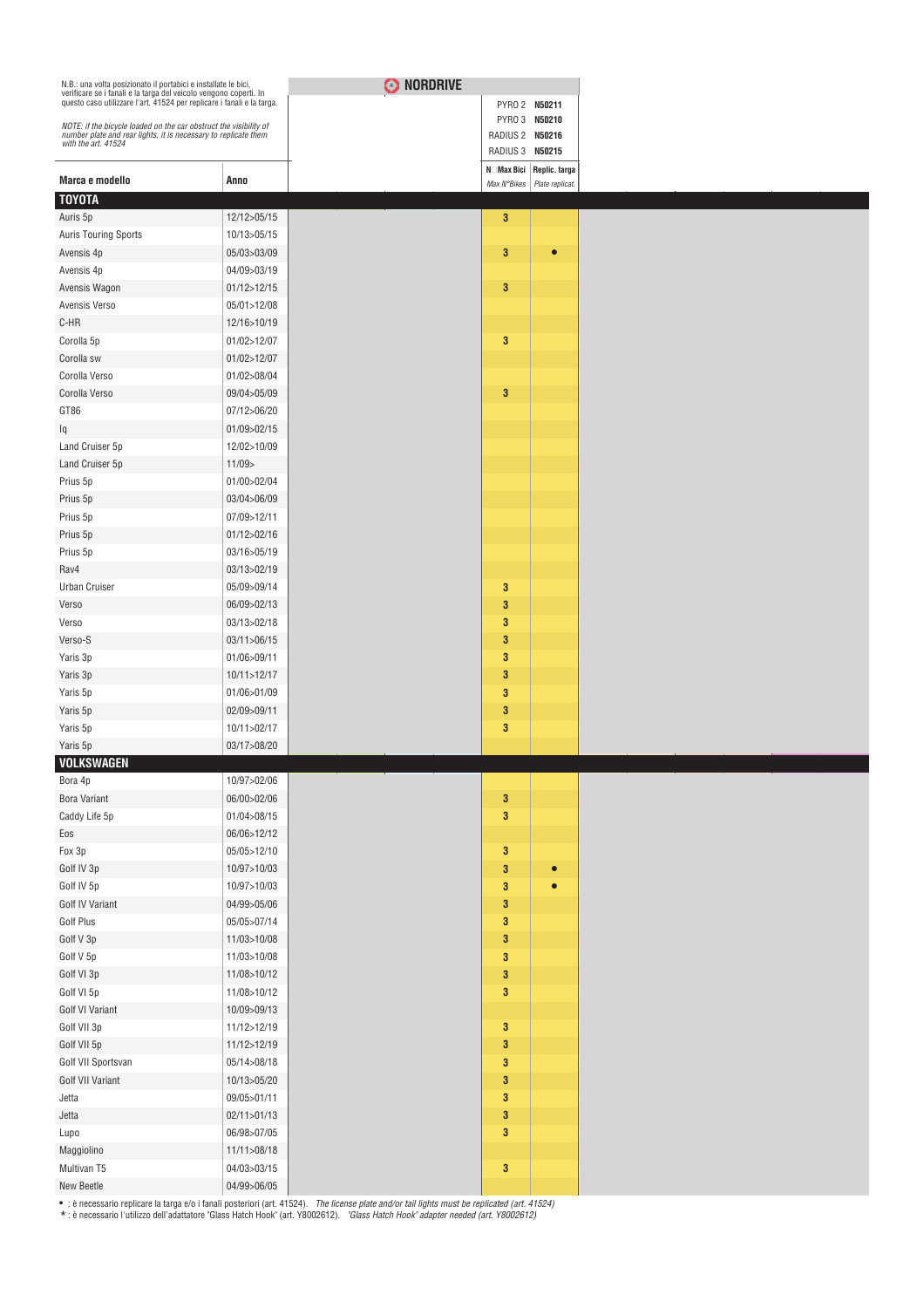| N.B.: una volta posizionato il portabici e installate le bici,<br>verificare se i fanali e la targa del veicolo vengono coperti. In<br>questo caso utilizzare l'art. 41524 per replicare i fanali e la targa. |               |
|---------------------------------------------------------------------------------------------------------------------------------------------------------------------------------------------------------------|---------------|
| NOTE: if the bicycle loaded on the car obstruct the visibility of number plate and rear lights, it is necessary to replicate them                                                                             |               |
| with the art. 41524                                                                                                                                                                                           |               |
|                                                                                                                                                                                                               |               |
| Marca e modello                                                                                                                                                                                               | Anno          |
| VOLKSWAGEN                                                                                                                                                                                                    |               |
| New Beetle                                                                                                                                                                                                    | 07/05>10/11   |
| Passat 4p                                                                                                                                                                                                     | 10/96>02/05   |
| Passat 4p                                                                                                                                                                                                     | 03/05>12/10   |
| Passat 4p                                                                                                                                                                                                     | 01/11 > 10/14 |
| Passat 4p                                                                                                                                                                                                     | 12/14>07/19   |
| Passat 4p                                                                                                                                                                                                     | 08/19>10/20   |
| Passat Alltrack                                                                                                                                                                                               | 10/15         |
| Passat cc 4p                                                                                                                                                                                                  | 06/08>02/12   |
| Passat cc 4p                                                                                                                                                                                                  | 03/12>11/15   |
| Passat Variant                                                                                                                                                                                                | 03/97>08/05   |
| Passat Variant                                                                                                                                                                                                | 09/05>12/10   |
| Passat Variant                                                                                                                                                                                                | 01/11>10/14   |
| Passat Variant                                                                                                                                                                                                | 11/14>07/19   |
| Passat Variant                                                                                                                                                                                                | 08/19         |
| Phaeton                                                                                                                                                                                                       | 10/02>04/16   |
| Polo 3p                                                                                                                                                                                                       | 08/94>10/01   |
| Polo 3p                                                                                                                                                                                                       | 11/01>08/09   |
| Polo 3p                                                                                                                                                                                                       | 09/09>09/17   |
| Polo 5p                                                                                                                                                                                                       | 08/94>10/01   |
| Polo 5p                                                                                                                                                                                                       | 11/01>08/09   |
| Polo 5p                                                                                                                                                                                                       | 09/09>09/17   |
| Polo 5p                                                                                                                                                                                                       | 10/17         |
| Sharan                                                                                                                                                                                                        | 05/95>09/10   |
| Sharan                                                                                                                                                                                                        | 10/10>07/20   |
| Tiguan                                                                                                                                                                                                        | 12/07>04/16   |
| Tiguan                                                                                                                                                                                                        | 05/16>08/20   |
| Tiguan                                                                                                                                                                                                        | 09/20         |
| <b>Tiguan Allspace</b>                                                                                                                                                                                        | 06/17         |
| Touareg                                                                                                                                                                                                       | 01/03>01/07   |
| Touareg                                                                                                                                                                                                       | 02/07>04/10   |
| Touareg                                                                                                                                                                                                       | 05/10>06/18   |
| Touareg                                                                                                                                                                                                       | 07/18         |
| Touran                                                                                                                                                                                                        | 05/03>07/10   |
| Touran                                                                                                                                                                                                        | 08/10>08/15   |
| Touran                                                                                                                                                                                                        | 09/15         |
| Transporter T5 (van)                                                                                                                                                                                          | 04/03>03/15   |
| Up! 3p                                                                                                                                                                                                        | 01/12>08/16   |
| Up! 5p                                                                                                                                                                                                        | 01/12>08/16   |
| <b>VOLVO</b>                                                                                                                                                                                                  |               |
| C70                                                                                                                                                                                                           | 01/06>04/13   |
| <b>S40</b>                                                                                                                                                                                                    | 08/95>12/03   |
| <b>S40</b>                                                                                                                                                                                                    | 01/04>05/07   |
| <b>S40</b>                                                                                                                                                                                                    | 06/07>12/12   |
| <b>S60</b>                                                                                                                                                                                                    | 10/00>08/10   |
| <b>S60</b>                                                                                                                                                                                                    | 09/10>10/18   |
| S60 Cross Country                                                                                                                                                                                             | 08/15>10/18   |
| <b>S80</b>                                                                                                                                                                                                    | 05/06>06/16   |
| V40 sw                                                                                                                                                                                                        | 01/95>12/04   |
| V50 sw                                                                                                                                                                                                        | 02/04>04/13   |
| V70 sw                                                                                                                                                                                                        | 01/00>04/07   |
| V70 sw                                                                                                                                                                                                        | 05/07>09/16   |
| XC60                                                                                                                                                                                                          | 11/08>04/17   |
| XC60                                                                                                                                                                                                          | 05/17         |
| XC70 sw                                                                                                                                                                                                       | 01/00>04/07   |
| XC70 sw                                                                                                                                                                                                       | 05/07>09/16   |
|                                                                                                                                                                                                               |               |
| XC90                                                                                                                                                                                                          | 09/02>06/15   |